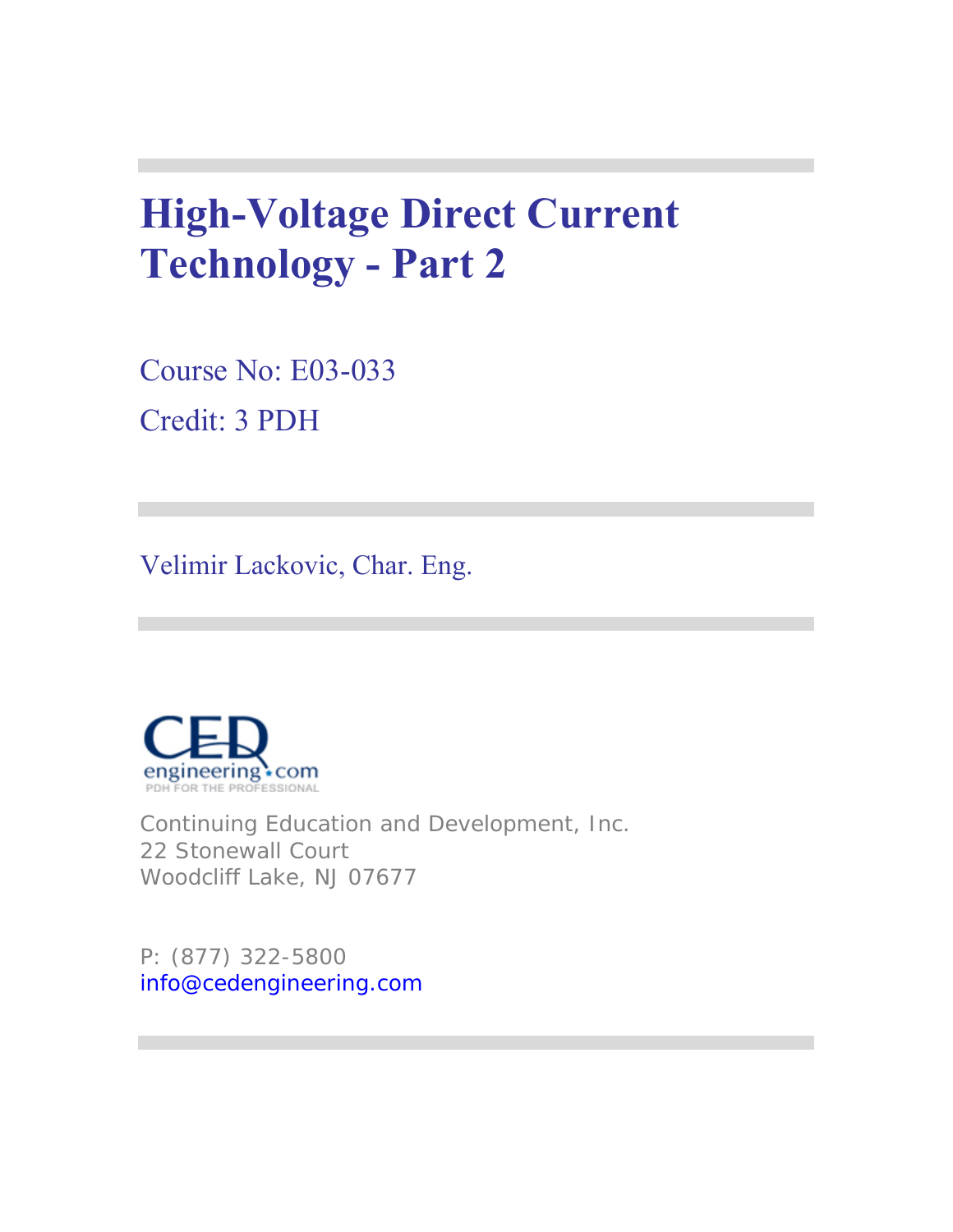## **HIGH-VOLTAGE DIRECT CURRENT (HVDC) TECHNOLOGY – PART 2**

#### **HARMONICS EFFECTS IN AC POWER SYSTEMS**

Harmonics within a power system are expressed as the voltage or current modulation at an integer multiple of the fundamental frequency. Therefore on a 50 Hz system, the presence of 5th harmonic voltage means that there is an extra 250 Hz component superimposed on the voltage waveform. This component will distort the voltage waveform. Voltage waveform is presented in Figure 1. The presence of harmonics in the power system can cause some unwanted effects on installed power system devices. The presence of harmonics can cause:

- Capacitor banks overheating
- Power electronic devices instability
- Generator overheating
- Communication systems interference



Figure 1. Three-phase fundamental frequency sine wave

## **AC POWER SYSTEMS HARMONICS SOURCES**

All devices that contain a non-linear element and are connected to a power system can generate harmonics. This is a consequence of either their design or their operation. Examples of harmonics sources within a power system are:

- Domestic electronics (video, personal computers, television, etc.)
- Power converters (HVDC, SVC, drives)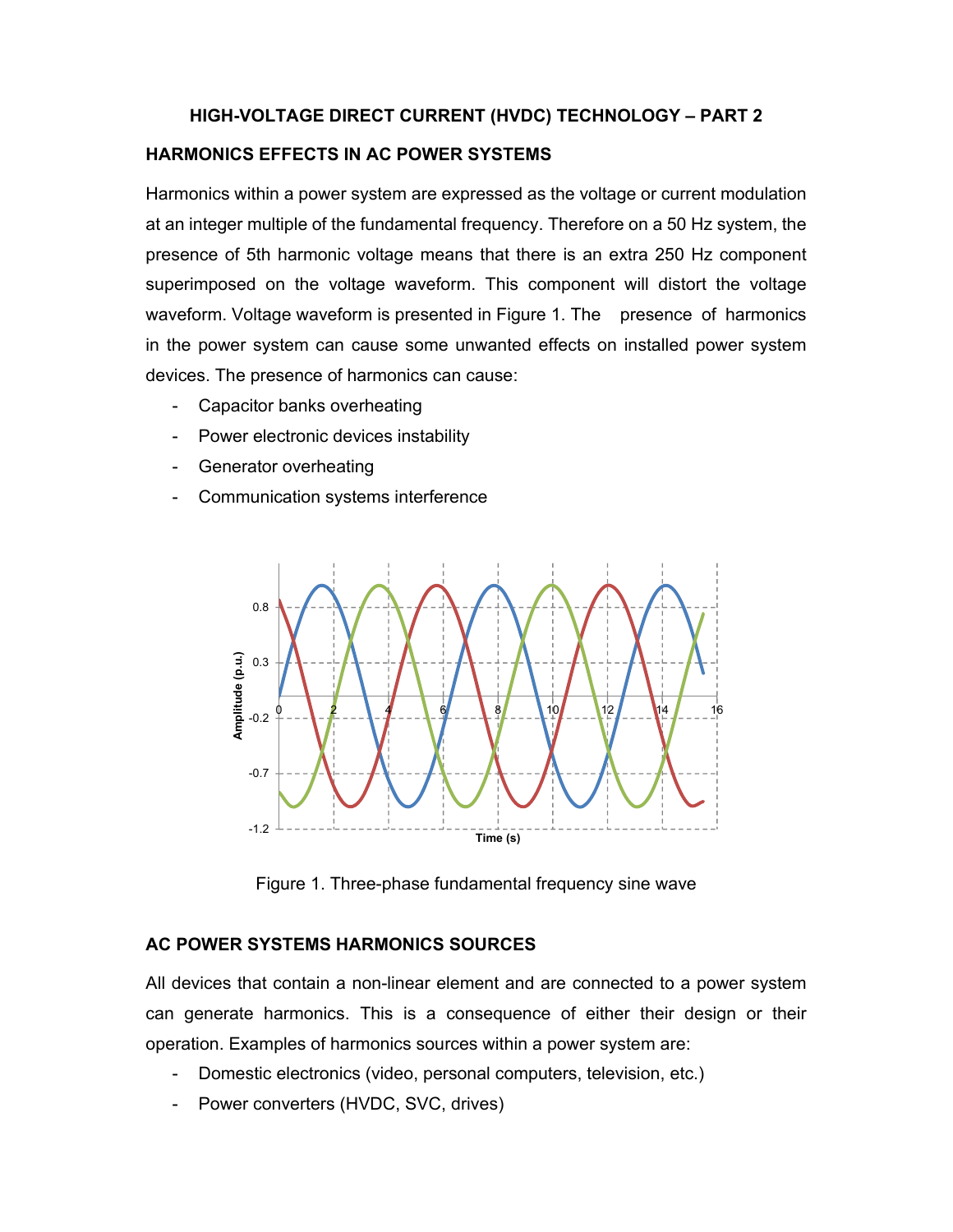Non-linear devices

- Voltage limiters
- **Transformers**
- Fluorescent lights
- PWM converters
- Rotating Machines



Typical network harmonic profile is presented in Figure 2.

Figure 2. Harmonic profile in a typical power system

# **HOW CONVERTERS GENERATE HARMONICS**

The AC/DC converter is a source of harmonics. This is because the converter connects the supply to the load for a controlled period of a fundamental frequency cycle. Therefore, the current taken from the supply is not sinusoidal. Looked from the AC side, a converter can be conceived as a current harmonics generator. This is shown in Figure 3. If looked from DC side, it can be conceived as voltage harmonics generator, as presented in Figure 4. The actual harmonics level produced by an AC/DC converter is a function of the duration over which a particular phase is needed to provide unidirectional current to the load. Therefore, the higher the converter "pulse number" (which means the more switching between phases within a cycle) the lower the harmonic distortion in both the AC line current and the DC terminal voltage.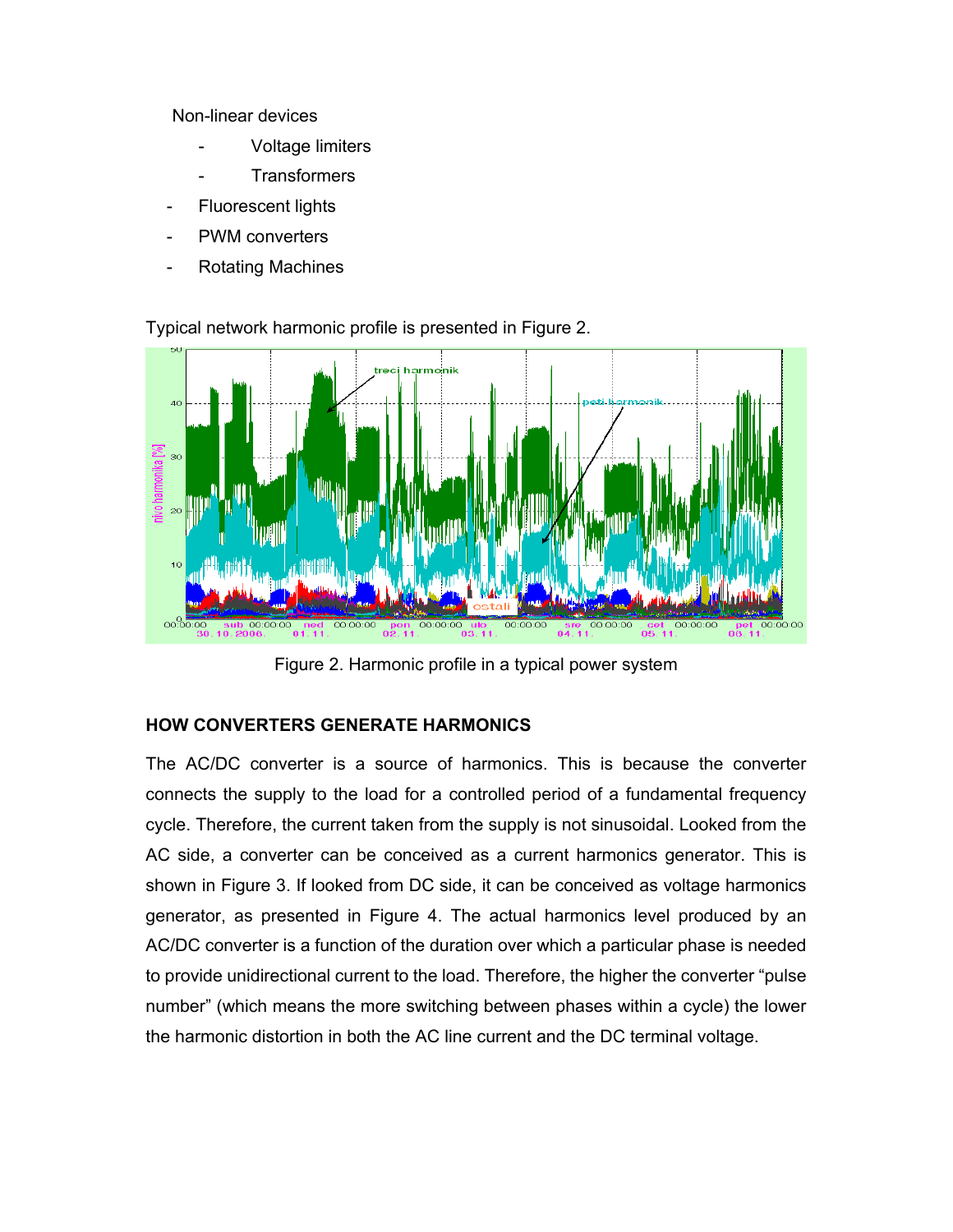

\*Ih – Sinusoidal current at harmonic 'h'





Figure 4. AC/DC converter shown as AC harmonic voltage source on DC side

# **PULSE NUMBER AND HARMONIC CANCELLATION**

The main elements of a common HVDC converter terminal are presented in Figure 5.



Figure 5. Common twelve-pulse converter bridge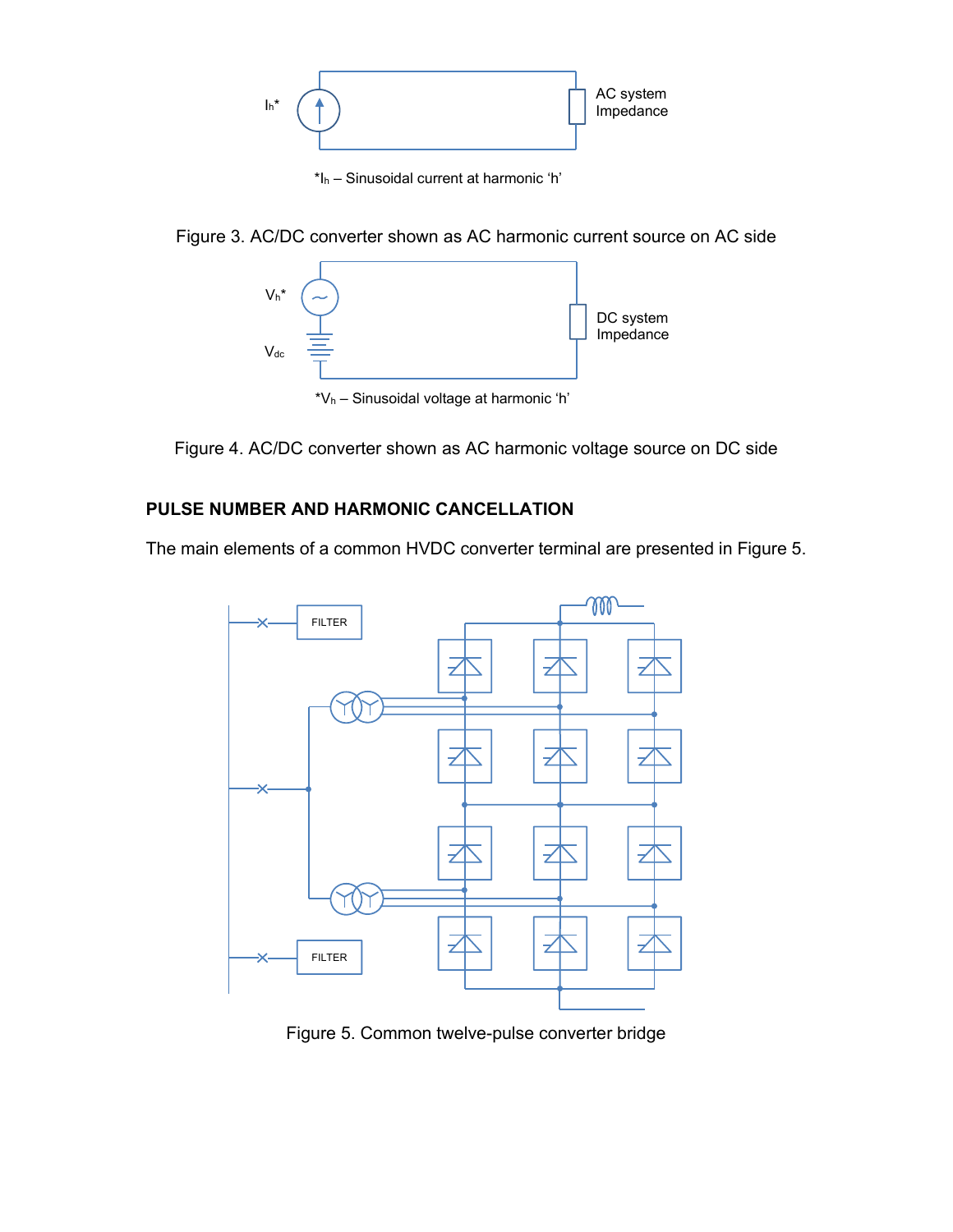The action of the thyristor sequential switching results in current waveforms in the transformer line side which consists of current "blocks" is presented in Figure 6.



Figure 6. Idealized line winding currents in a twelve-pulse bridge

If a Fourier analysis is completed on the idealized waveforms presented in Figure 6, the next results are found:

$$
I = \frac{2 \times \sqrt{3}}{\pi} \times I_d \times \left[ \cos \omega t - \frac{1}{5} \cos 5 \omega t + \frac{1}{7} \cos 7 \omega t - \frac{1}{11} \cos 11 \omega t + \frac{1}{13} \cos 13 \omega t \ldots \right] \ldots Y/Y
$$
 (1)

$$
I = \frac{2 \times \sqrt{3}}{\pi} \times I_d \times \left[ \cos \omega t + \frac{1}{5} \cos 5 \omega t - \frac{1}{7} \cos 7 \omega t - \frac{1}{11} \cos 11 \omega t + \frac{1}{13} \cos 13 \omega t \ldots \right] \ldots Y/\Delta \tag{2}
$$

It can be noted from equations (1) and (2) that each six-pulse bridge produces harmonic orders  $6n \pm 1$ ,  $n = 1, 2, 3...$  There are no triplen harmonics (3rd, 6th, 9th...) and that for  $n = 1$ , 3, etc., the harmonics are phase shifted by 180 $^{\circ}$ . The idealized magnitudes of the six-pulse harmonics are presented in Table 1. By combining two six-pulse bridges with a 30° phase shift between them, i.e. by using Y/Y and Y/Δ transformers as presented in Figure 5 and summating equations (1) and (2), a twelvepulse bridge is found. The idealized magnitudes of the twelve-pulse harmonics are presented in Table 2.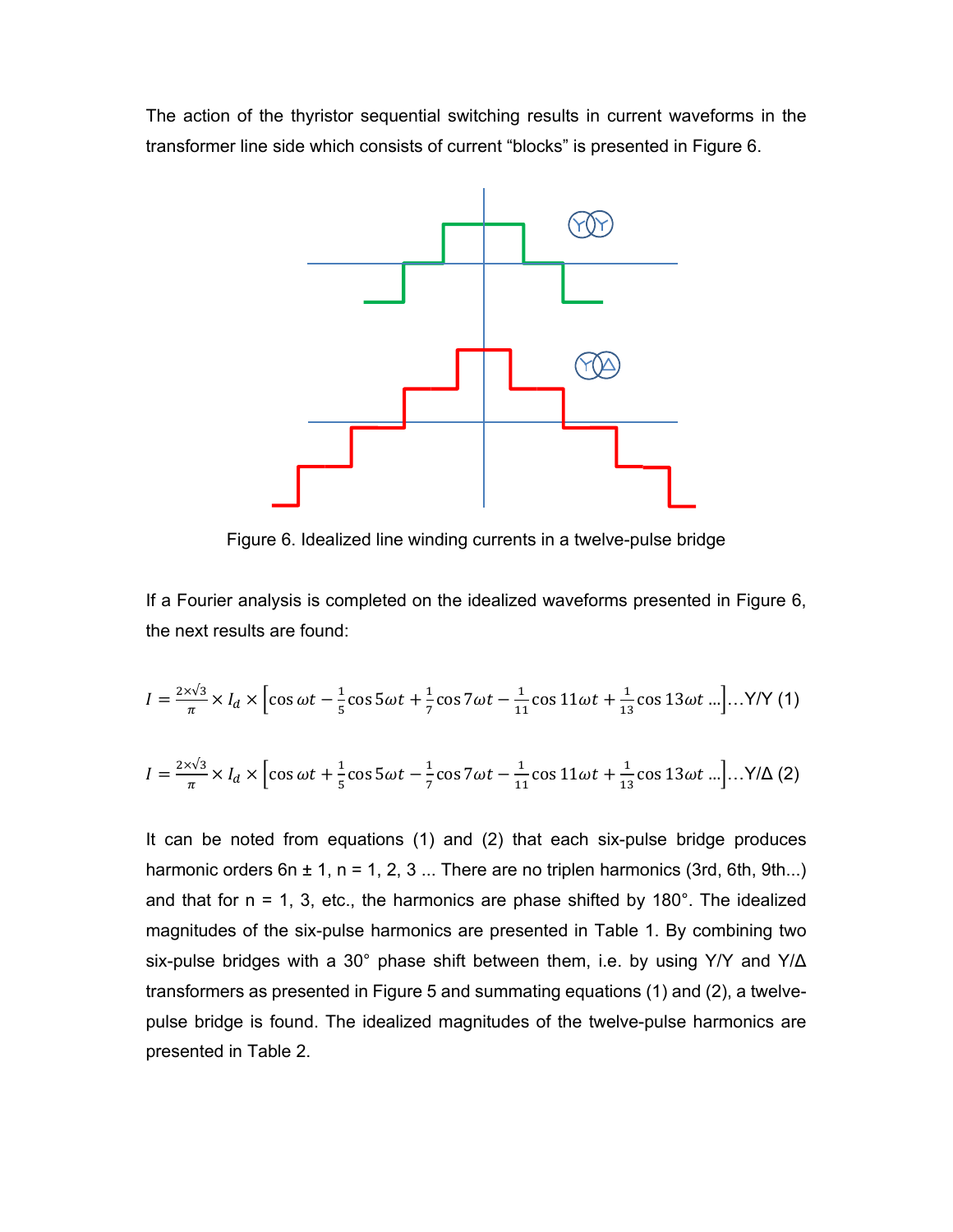| Fundamental      | 50 Hz            |      |
|------------------|------------------|------|
| 5 <sup>th</sup>  | 250 Hz           | 0.2  |
| 7 <sup>th</sup>  | 350 Hz           | 0.14 |
| 11 <sup>th</sup> | 550 Hz           | 0.09 |
| 13 <sup>th</sup> | 650 Hz           | 0.08 |
| 17 <sup>th</sup> | 850 Hz           | 0.06 |
| 19 <sup>th</sup> | 950 Hz           | 0.05 |
| 23 <sup>rd</sup> | 1150 Hz          | 0.04 |
| 25 <sup>th</sup> | 1250 Hz          | 0.04 |
| n                | $n \times 50$ Hz | 1/n  |

Table 1. Idealized harmonic magnitudes in a six-pulse bridge

Table 2. Idealized harmonic magnitudes in a twelve-pulse bridge

| Fundamental      | 50 Hz            | 1    |
|------------------|------------------|------|
| 5 <sup>th</sup>  | 250 Hz           |      |
| 7 <sup>th</sup>  | 350 Hz           |      |
| 11 <sup>th</sup> | 550 Hz           | 0.09 |
| 13 <sup>th</sup> | 650 Hz           | 0.08 |
| 17 <sup>th</sup> | 850 Hz           |      |
| 19 <sup>th</sup> | 950 Hz           |      |
| 23 <sup>rd</sup> | 1150 Hz          | 0.04 |
| 25 <sup>th</sup> | 1250 Hz          | 0.04 |
| n                | $n \times 50$ Hz | 1/n  |

The current waveforms presented in Figure 7 appear in the typical connection to the transformers presented in Figure 5.



Figure 7. Idealized waveform of the AC supply current of a twelve-pulse bridge

If a Fourier analysis is completed on this idealized waveform, the following result is found: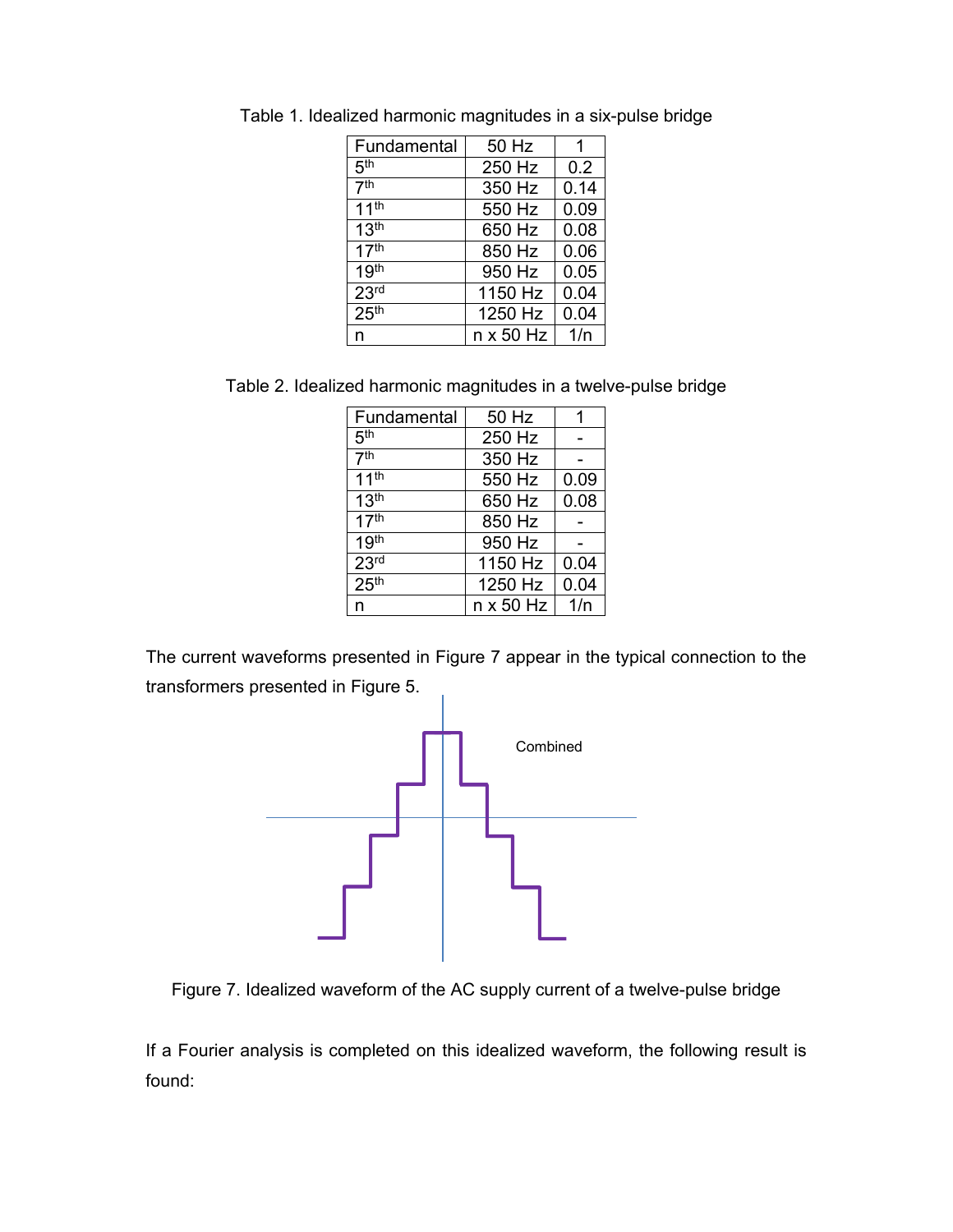$$
I = \frac{4 \times \sqrt{3}}{\pi} \times I_d \times \left[ \cos \omega t - \frac{1}{11} \cos 11 \omega t + \frac{1}{13} \cos 13 \omega t - \frac{1}{23} \cos 23 \omega t + \frac{1}{25} \cos 25 \omega t \ldots \right] \ldots (3)
$$

Therefore, in a twelve-pulse bridge, the harmonic orders  $6n \pm 1$ ,  $n = 1, 3, 5...$  are effectively cancelled in the common supply leaving the characteristic twelve-pulse harmonics i.e.  $12n \pm 1$ ,  $n = 1, 2, 3,...$ 

The idealized waveforms presented above will be changed by the system supply reactance (predominantly the transformer reactance). Due to this commutating reactance, the harmonic current magnitudes are decreased in comparison to those relevant to pure square wave pulses. The formulas presented above are based on the assumptions that the DC current is linear, the DC reactor is infinite and the AC system voltage waveforms are sinusoidal. Because these assumptions are not applicable for real systems, more complex computations are necessary and purpose built computer programs are applied. For special needs (e.g. net harmonic contribution from two or more bridges of slightly different firing angles or reactances) both magnitude and phase (i.e. vector solutions) are needed.

#### **DC HARMONICS**

The idealized voltage across an unloaded six-pulse converter is presented in Figure 8, and the idealized voltage across a twelve-pulse converter is presented in Figure 9. The voltage is a mix of a direct voltage and harmonics. Table 3 presents the DC side harmonics generated by a six-pulse converter.

| No-load (Vdo)    | DC.     | 1.0000 |
|------------------|---------|--------|
| հ <sup>th</sup>  | 300 Hz  | 0.0404 |
| 12 <sup>th</sup> | 600 Hz  | 0.0099 |
| 18 <sup>th</sup> | 900 Hz  | 0.0044 |
| 24 <sup>th</sup> | 1200 Hz | 0.0025 |

Table 3. Idealized DC voltage harmonics (RMS) at the six-pulse bridge terminals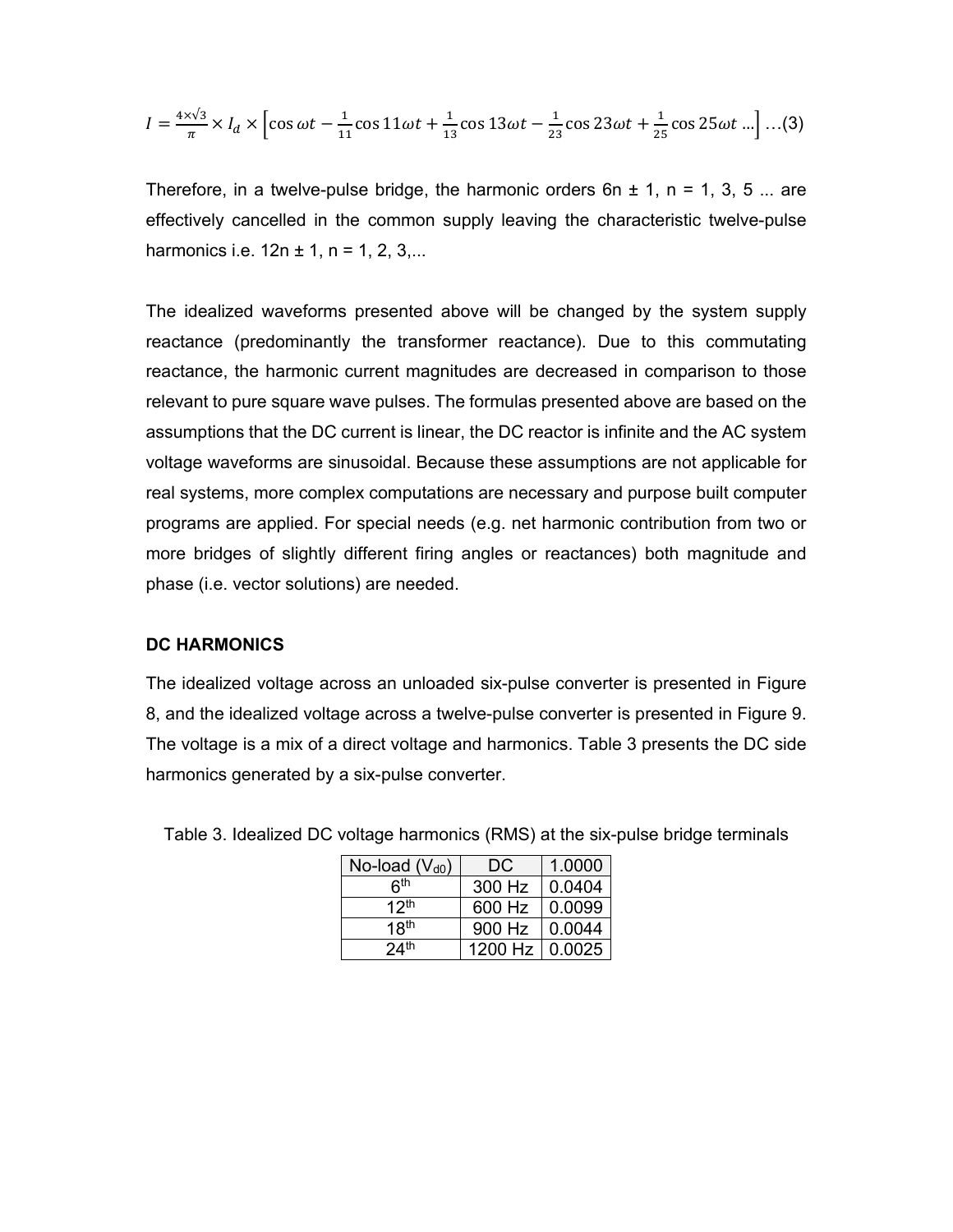

Figure 8. The idealized voltage across unloaded six-pulse bridge DC terminals



Figure 9. The idealized voltage across the unloaded twelve-pulse bridge DC terminals

## **CHARACTERISTIC AND NON-CHARACTERISTIC HARMONICS**

The harmonic currents derived from the examination of the ideal converter are known as the converter "characteristic harmonics". Nevertheless, a real converter can cause generation of other harmonic currents which result from non-ideal working conditions.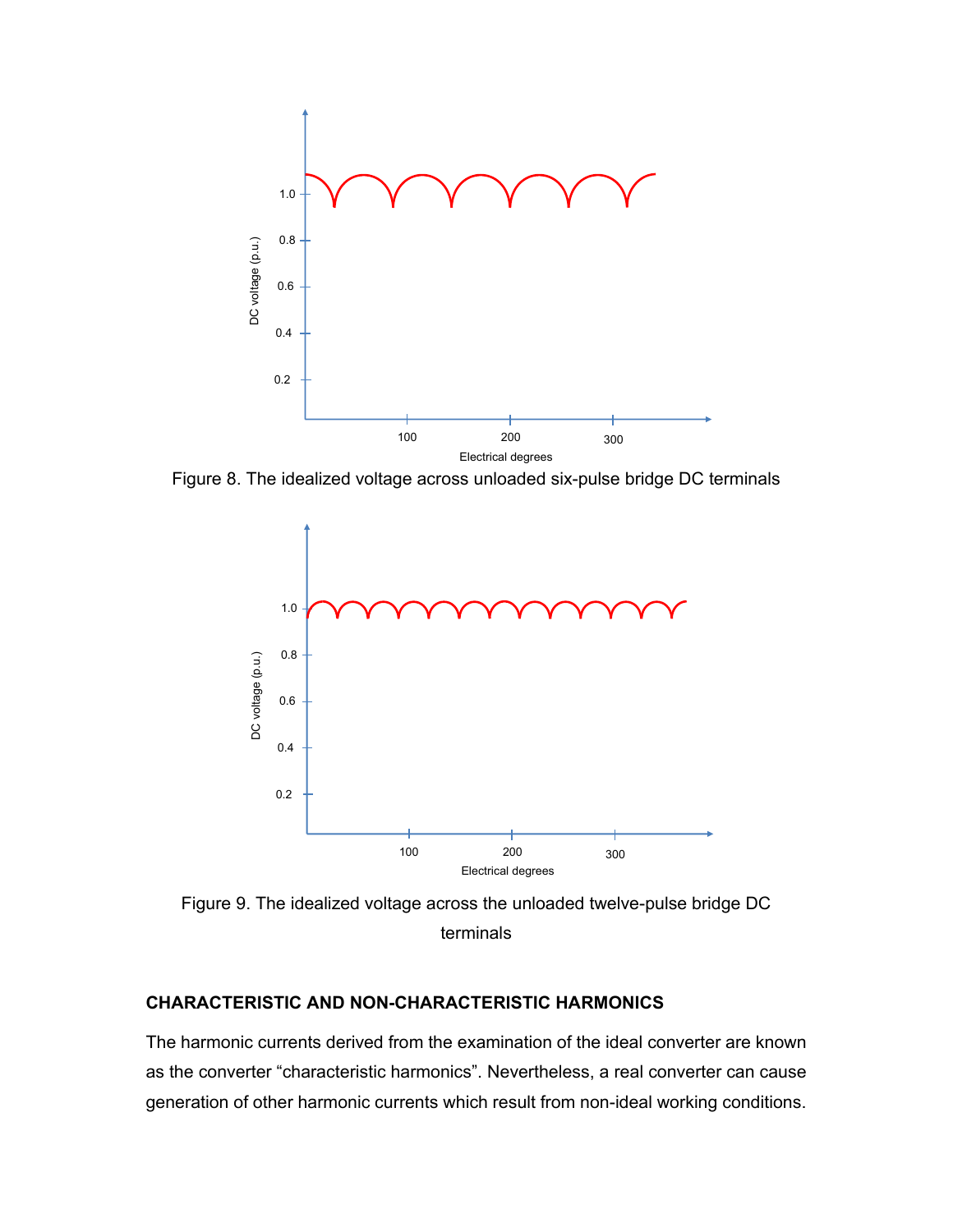These harmonics are known as "non-characteristic harmonics". Non-characteristic harmonics can be caused by several sources. An unbalance or "negative phase sequence" in the AC supply system will result in the 2nd harmonic generation on the converter DC side. A harmonic not anticipated by the 6n or 12n analysis previously described will increase 3<sup>rd</sup> harmonic current which is injected back into the AC system by the converter. Unbalance between the converter transformer leakage reactances for the Y and  $\Delta$  bridges will end in a small amount of each of the classical harmonics. They should have been totally cancelled but are still present in the AC side current. Stray capacitance which is inherent in the converter transformer valve winding bushings will give a stray path within the converter for harmonic currents to flow leading to the generation of triplen harmonics (3rd, 9th and 15<sup>th</sup>) on the DC side and ±1 of these harmonic numbers on the AC side. Moreover, insignificant control inaccuracies within the converter controller resulting in the firing instance between bridge valves not being ideally symmetrical (the error is much less than 0.1° electrical) will generate harmonics at all multiples of n on converter AC and DC side.

#### **CROSS-MODULATION HARMONICS**

In addition to the characteristic and non-characteristic harmonics which can be created by a converter, there is a third type of harmonic known as cross-modulation harmonics. These harmonics are based on the fact that in any HVDC link the DC current is never absolutely smooth. This is especially correct in the case of a back-to-back converter in which case there is little or no impedance between the two converters. In most situations, it is not practical to put sufficient inductance between the converters to make a substantial impact on the interaction between them. In most situations, the AC connection of one converter is remote, or even isolated from that of the other converter. Hence, even where the two AC systems interconnected by the DC link are typically at the same AC frequency (50 Hz or 60 Hz) the real working frequencies may be different. Therefore, AC side currents harmonic and DC side voltages created by the converters, which are a multiple of the used AC system frequency, will be at different frequencies. In the case where the two AC interconnected systems work at different AC frequencies, for example one at 50 Hz and one at 60 Hz, then the difference in the harmonics crated by the converters will be higher. The actual DC converter sides are connected together and therefore the harmonic voltage distortion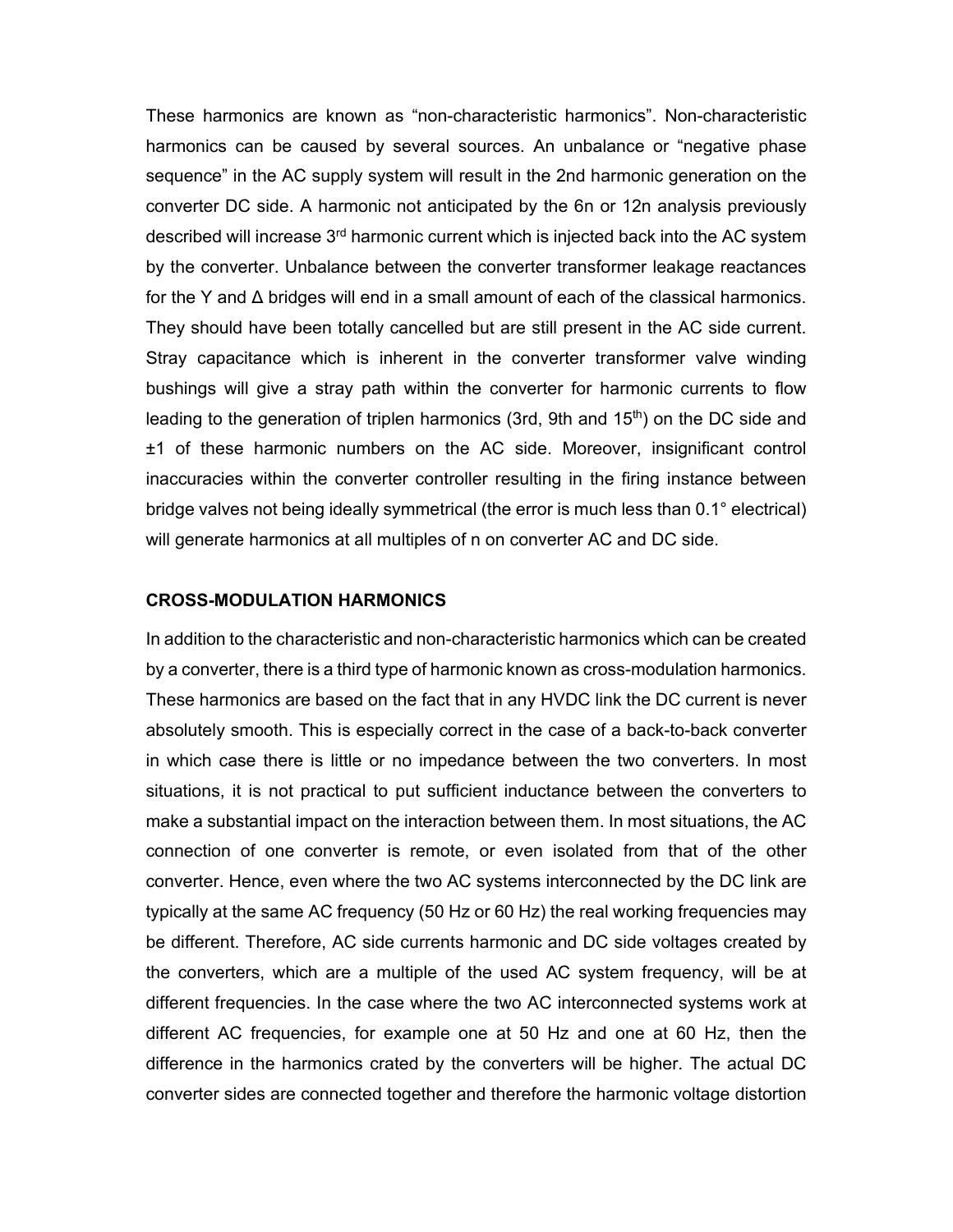introduced by one converter will be applied to the DC terminals of the other converter and vice versa. These harmonic voltage distortions will create a distortion in the circulating DC current which will cause harmonics to be made in each converter that are a multiple of the other converter's AC system frequency and not of its own. For instance, the 60 Hz converter will have AC current harmonics matching 11th and 13th harmonic at 660 Hz and 780 Hz respectively and a corresponding DC side harmonic at 720 Hz. Nevertheless, this 720 Hz distortion will result in 660 Hz and 780 Hz components in the AC current harmonics of the 50 Hz connected converter. None of these frequencies are an integer multiple of 50 Hz and non-integer harmonics are generated.

## **HARMONIC FILTER DESIGN AND FILTER TYPES**

The HVDC converter AC side current waveform, as previously discussed, is highly non-sinusoidal, and, if allowed to run in the connected AC network, might generate unacceptable distortion levels. Hence, AC side filters are needed as part of the complete HVDC converter station in order to decrease the harmonic distortion of the AC side current and voltage to acceptably low levels. HVDC converters also use substantial reactive power, a high proportion of which must typically be locally provided within the converter station. Shunt-installed AC filters act as capacitive sources of reactive power at fundamental frequency. Typically in common HVDC configurations the AC filters are used to compensate most or all of the converter reactive consumption. Extra shunt capacitors, reactors, Static VAr Compensators (SVCs), Static Compensators (STATCOMs) or synchronous compensators may also be installed to ensure that the required reactive balance is kept within specified limits under defined working conditions. Therefore, the design of the AC filters typically has to meet these two harmonic filtering requirements and reactive power compensation, for different operational states and load levels.

#### **FILTER CIRCUIT ARRANGEMENTS**

There are different possible circuit arrangements that can be suitable for AC side filters on HVDC converter stations. This paragraph reviews these arrangements to provide background information on the benefits and disadvantages of particular filter types. Only shunt-installed filters are taken into consideration in this section. The comments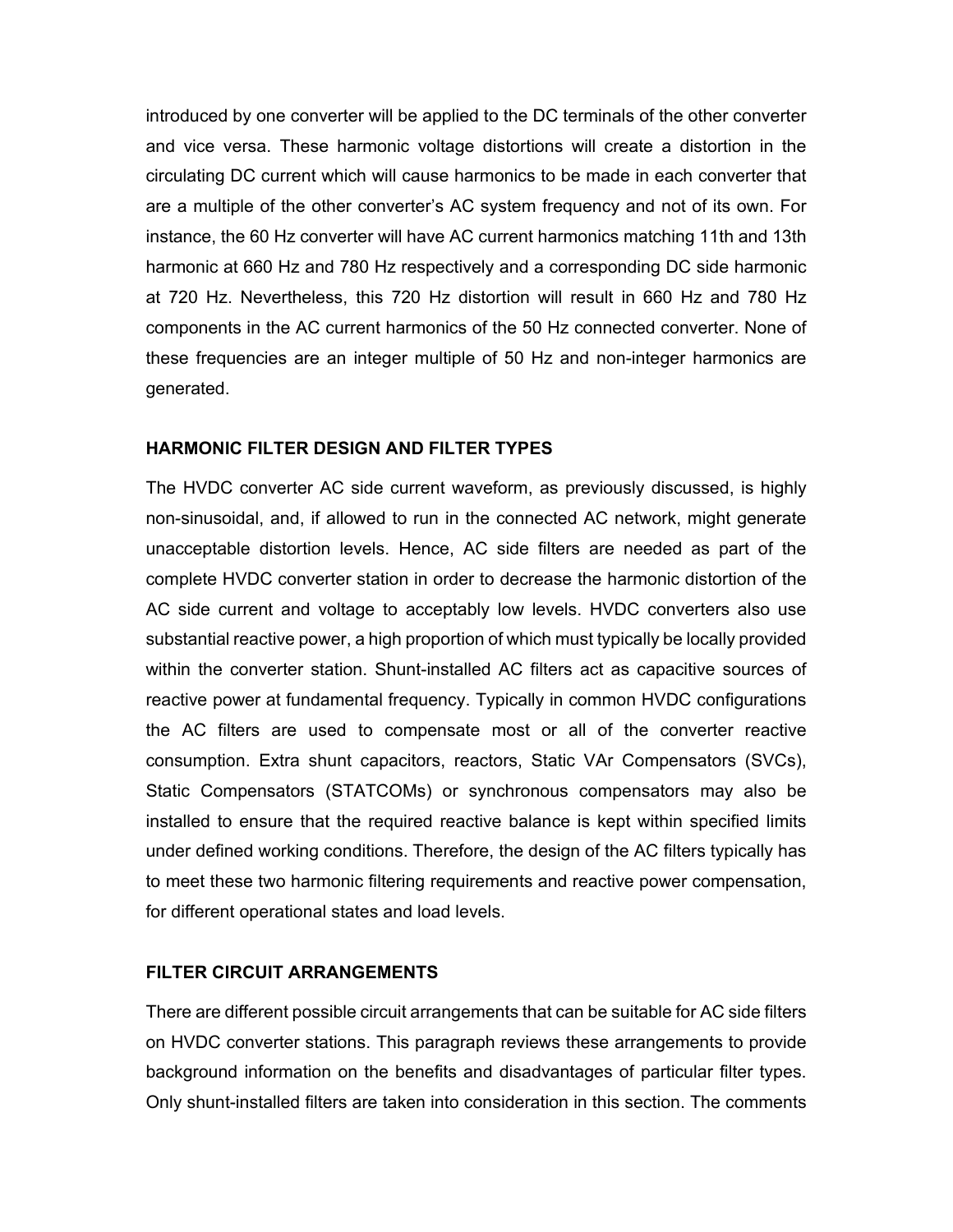on special filter designs apply to HV- and EHV connected filters and same to MVconnected filters, e.g. tertiary installed filters.

The selection of the proper filter solution is the contractor responsibility and will vary from project to project. The configuration will be impacted by a number of factors that may be determined by the customer:

- Converter control strategy (reactive power control, voltage and overvoltage control),
- AC system conditions (supply voltage variation, negative phase sequence voltage, frequency variation, system harmonic impedance),
- Defined harmonic limits (voltage distortion, current injection, telephone interference factors),
- Switched filter size (determined by voltage step limit, self-excitation limit of nearby synchronous machines, reactive power balance etc.),
- Environmental effects (ambient temperature range),
- Loss evaluation criteria,
- Site area (limited switch bays),
- Availability and reliability requirements.

Various filter arrangements will have certain benefits and disadvantages when considering the above factors. Since, only the filter design and performance aspects are looked at, additional devices such as surge arresters, current transformers and voltage transformers are omitted. In HV and EHV applications, surge arresters are normally installed within the filters to grade the insulation levels of the equipment.

## **BENEFITS AND DISADVANTAGES OF COMMON FILTERS**

Two main filter types are applied today:

- The tuned filter or band-pass filter. It is sharply tuned to one or several harmonic frequencies. These filters are tuned to a specific frequency, or frequencies. They are known by a relatively high q (quality) factor, i.e. they have low damping. The resistance of the filter may be connected in series with the capacitor and inductor (more often it is simply the loss of the inductor), or in parallel with the inductor, in which case the resistor has a high value. Examples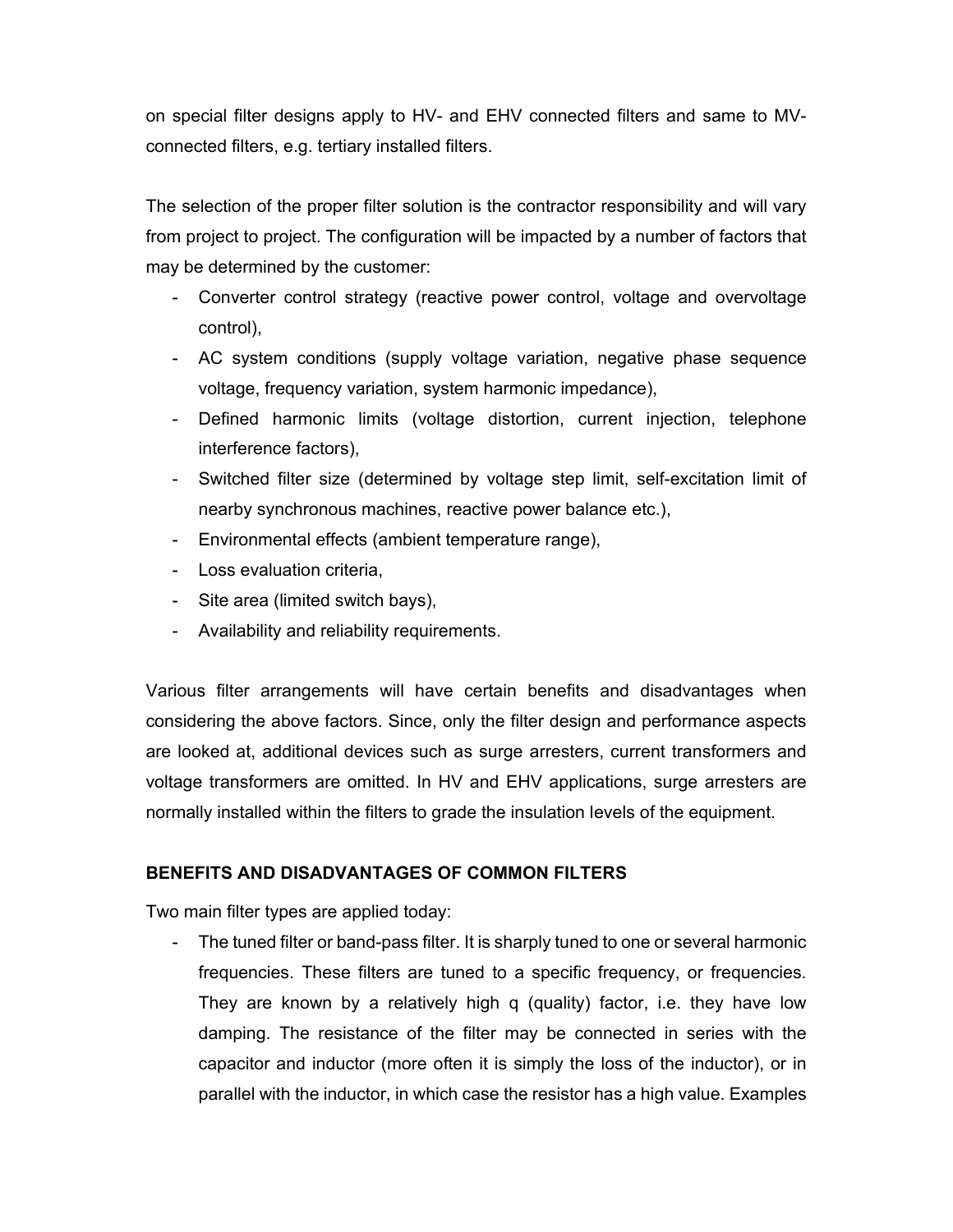of tuned filters include single (e.g. 11th) double (e.g. 11/13th) and triple (e.g. 3/11/13th) tuned filter types.

The damped filter or high-pass filter providing a low impedance over a broad band of frequencies. These are filters made to damp more than one harmonic. For example, a filter tuned at 24<sup>th</sup> harmonic will provide low impedance for both 23rd and 25th harmonic, and even for most of the higher harmonics. Damped filters always include a resistor in parallel with the inductor which generates a damped characteristic at frequencies above the tuning frequency. Damped filter examples include single-tuned damped high-pass (e.g. HP12) and doublefrequency damped high-pass (e.g. HP 12/24). The differentiation between these two filter types may sometimes be lost depending on the selection of qvalue for different filter frequencies. For a HVDC configuration with a twelvepulse converter, the highest characteristic harmonics will be the following: 11th, 13th, 23rd, 25th, 35th, 37th, 47th, and 49th. As the level of the 11th and 13<sup>th</sup> harmonic are typically twice as high as for the rest of the harmonics, a typical practice is to install band-pass filters for the 11th and 13th harmonic and highpass filters for the higher harmonics. Due consideration also has to be taken concerning the potential low-order resonance between the AC network and the filters and shunt banks. When a big HVDC configuration is to be installed in a weak AC system, a low-order harmonic filter (typically tuned to  $3<sup>rd</sup>$  harmonic) may be also required.

## **BAND-PASS FILTER**

A band-pass filter comprises LC series resonance circuit as presented in Figure 10. Figure 11 presents the impedance magnitude and phase of a band-pass filter. The benefits and the disadvantages of a single-tuned band-pass filter are as follows:



Figure 10. Single-tuned band-pass filter arrangement

Benefits: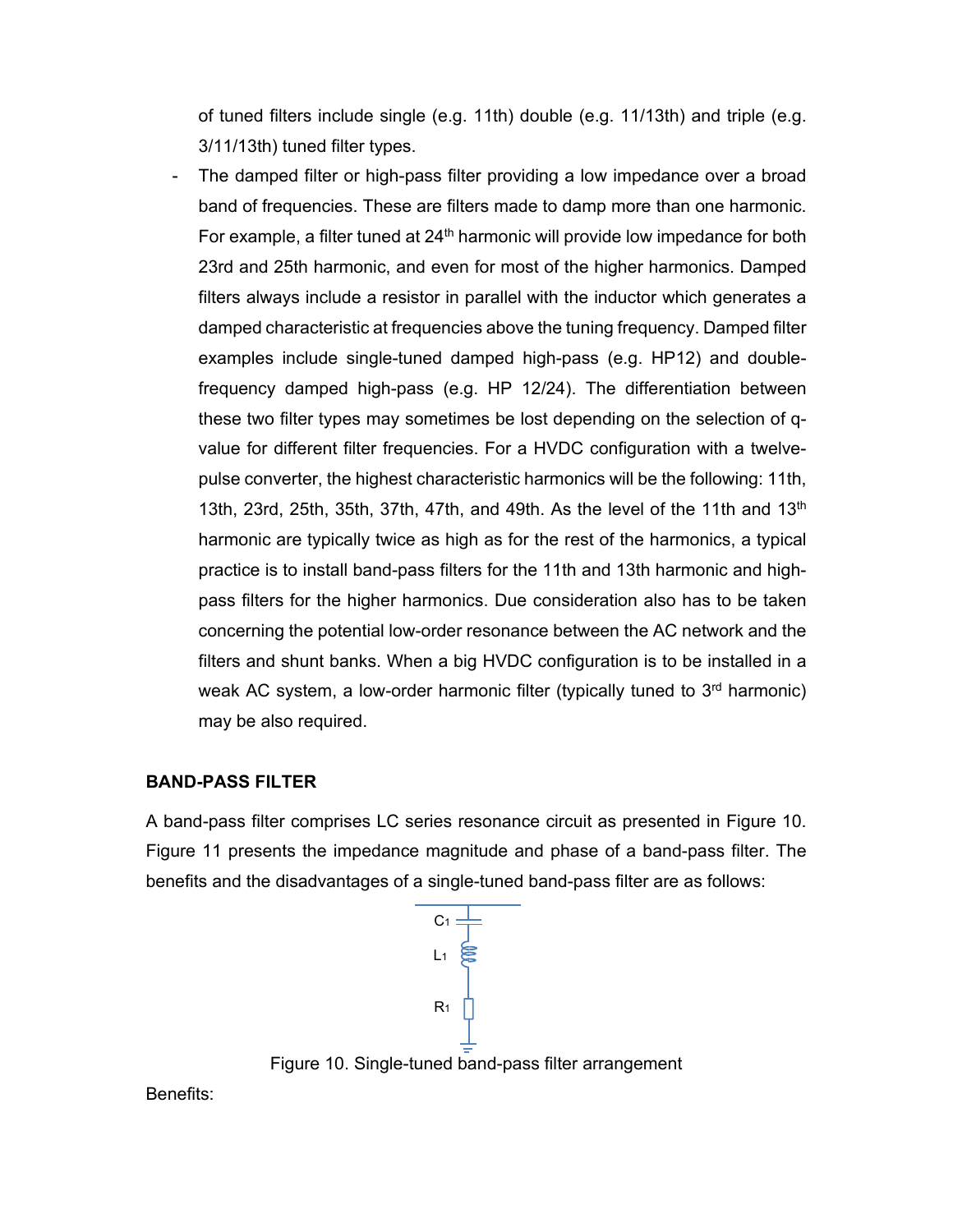- Simple connection with only two elements,
- Insignificant losses,
- Optimal damping for one harmonic,
- Low maintenance needs.

Disadvantages:

- Multiple filter branches may be required for various harmonics,
- May need possibility of adjusting reactors or capacitors,
- Sensitive to detuning effects.



Figure 11. Single-tuned band-pass filter – impedance characteristic

# **DOUBLE-TUNED BAND-PASS FILTER**

A double-tuned band-pass filter has the same function of two single-tuned filters. Its arrangement is presented in Figure 12, and its impedance plot in Figure 13. The benefits and the disadvantages of a double-tuned band-pass filter are as follows:

Benefits:

- Optimal damping for two harmonics,
- Only one HV capacitor and reactor required to filter two harmonics,
- Lower loss than for two single tuned branches,
- Fewer branch types, facilitating filter redundancy,
- Mitigates minimum filter size problem for a low magnitude harmonic.

Disadvantages: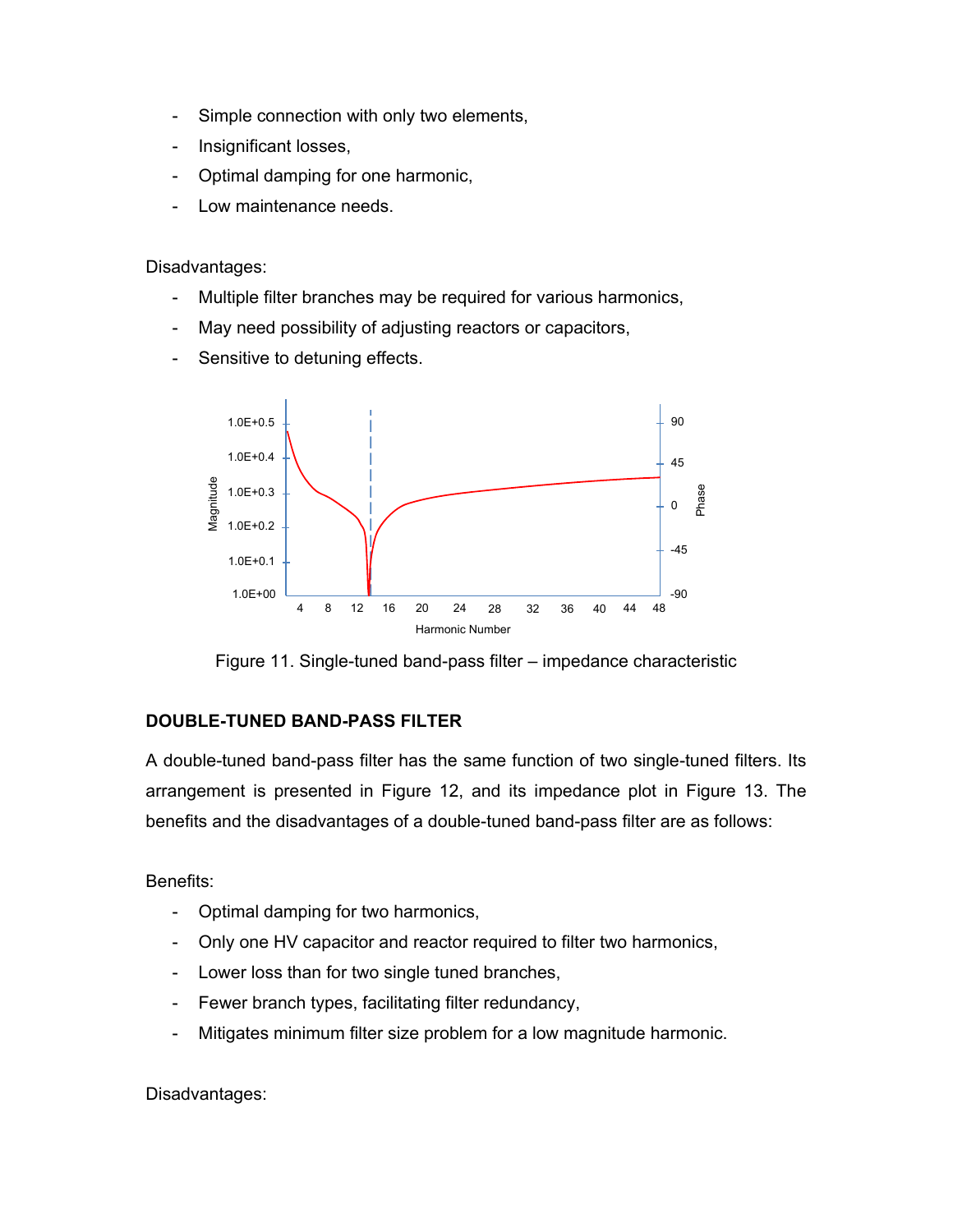- Sensitive to detuning effects,
- Complex connection, with 4 or 5 C-L-R elements,
- May need option of adjusting reactors or capacitors,
- Needs two arresters to control insulation levels.





#### **TRIPLE-TUNED BAND-PASS FILTER**

This filter type is electrically same to three parallel-connected tuned filters, but is implemented as a single combined filter. Figure 14 presents the circuit configuration and Figure 15 the impedance/frequency response for a common triple-tuned filter. The application of triple-tuned filters could enhance the operational requirements for reactive power control. This would be of particular interest at low-load conditions if a 3rd harmonic filter is required in the circuit from the beginning. For each of the above configurations, sensitivity to detuning has been distinguished as a disadvantage. Nevertheless, with the installation of resistors (and therefore additional losses) to make the filter configuration damped, this detuning can be avoided.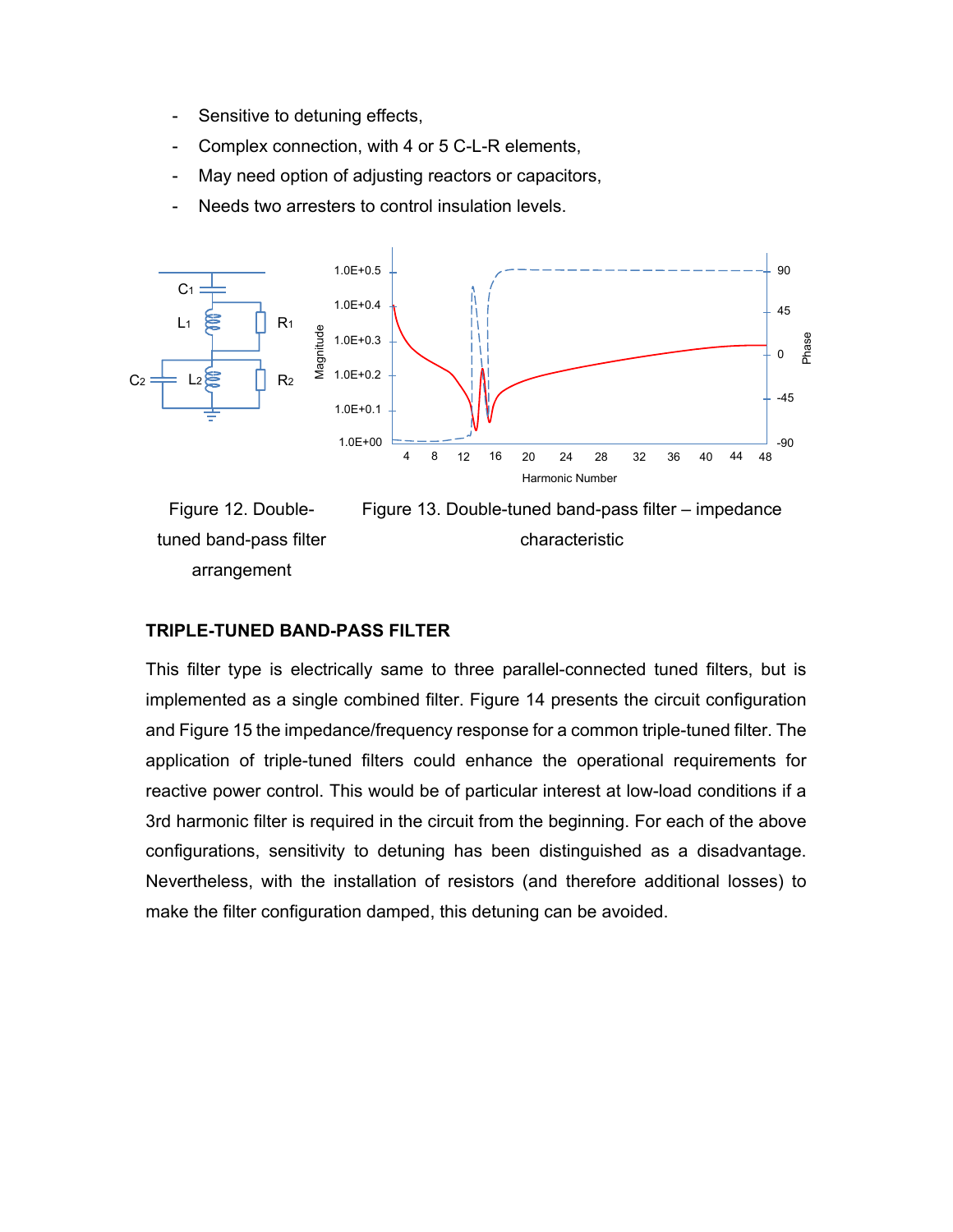

Figure 14. Triple-tuned band-pass filter configuration



Figure 15. Triple-tuned band pass filter tuned to  $3<sup>rd</sup>$ , 11<sup>th</sup> and 24<sup>th</sup> harmonic – impedance characteristic

# **AC HARMONIC PERFORMANCE AND RATING COMPUTATIONS**

The basis of harmonic distortion and filter performance computations can be presented with reference to Figure 16.

- I<sub>n</sub> converter harmonic current
- I<sub>sn</sub> harmonic currents entering the supply system
- I<sub>fn</sub> filter harmonic currents
- Z<sub>sn</sub> AC system harmonic impedance
- Z<sub>fn</sub> Filter harmonic impedance

The current and voltage distortion can be determined from the following equations:

$$
I_{sn} = \frac{Z_{fn}}{Z_{fn} + Z_{sn}} \times I_n
$$
 (4)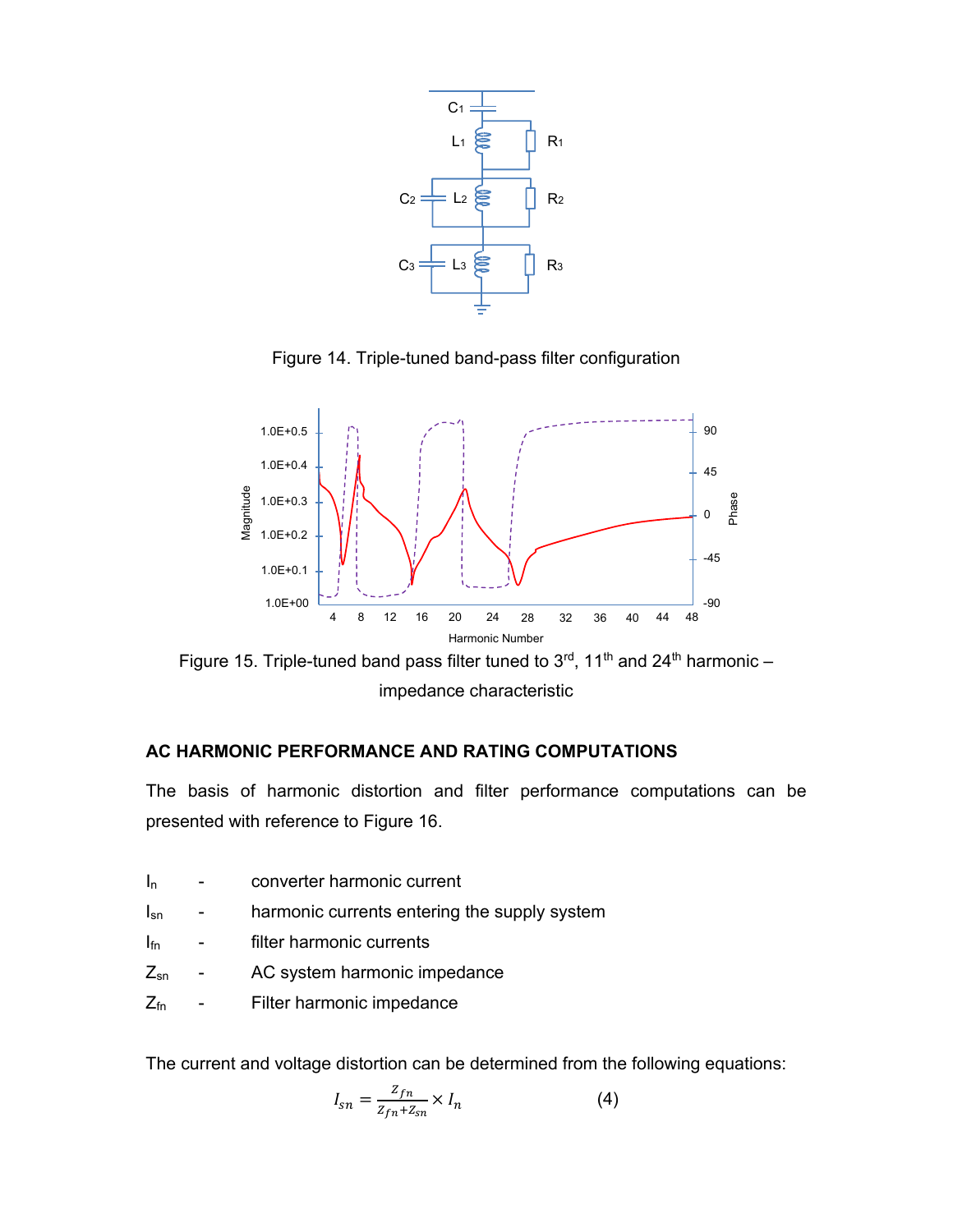$$
V_n = \frac{Z_{fn} \times Z_{sn}}{Z_{fn} + Z_{sn}} \times I_n \tag{5}
$$

In order to compute harmonic performance and design the filters (i.e.  $Z_{fn}$ ), it is mandatory that comprehensive data is available on the harmonic currents produced by the HVDC converter  $(I_n)$  and the supply system harmonic impedance  $(Z_{sn})$ .



Figure 16. Circuit for AC filter performance assessment

## **SUPPLY SYSTEM HARMONIC IMPEDANCE**

In order to precisely evaluate voltage and current distortion, it is vital that the supply system impedance is known at each harmonic of interest. Nevertheless, a lack of knowledge of the system harmonic impedance could lead to an uneconomic filter configuration, or a filter that will not adequately attenuate harmonics. There are few modeling methods of the system impedance:

## **IMPEDANCE CIRCLE METHOD**

In a supply system with substantial shunt capacitance, the system impedance can be either inductive  $(R + jX_L)$  or capacitive  $(R - jX_C)$  at the Point of Common Coupling (PCC) at harmonic frequencies. Therefore, resonances will happen when the inductive  $(X_L)$  and capacitive (- $X_C$ ) components are same and only the resistance component (R) remains. Figure 17 presents a common impedance locus of a supply system as the frequency varies from 50 Hz to about 255 Hz.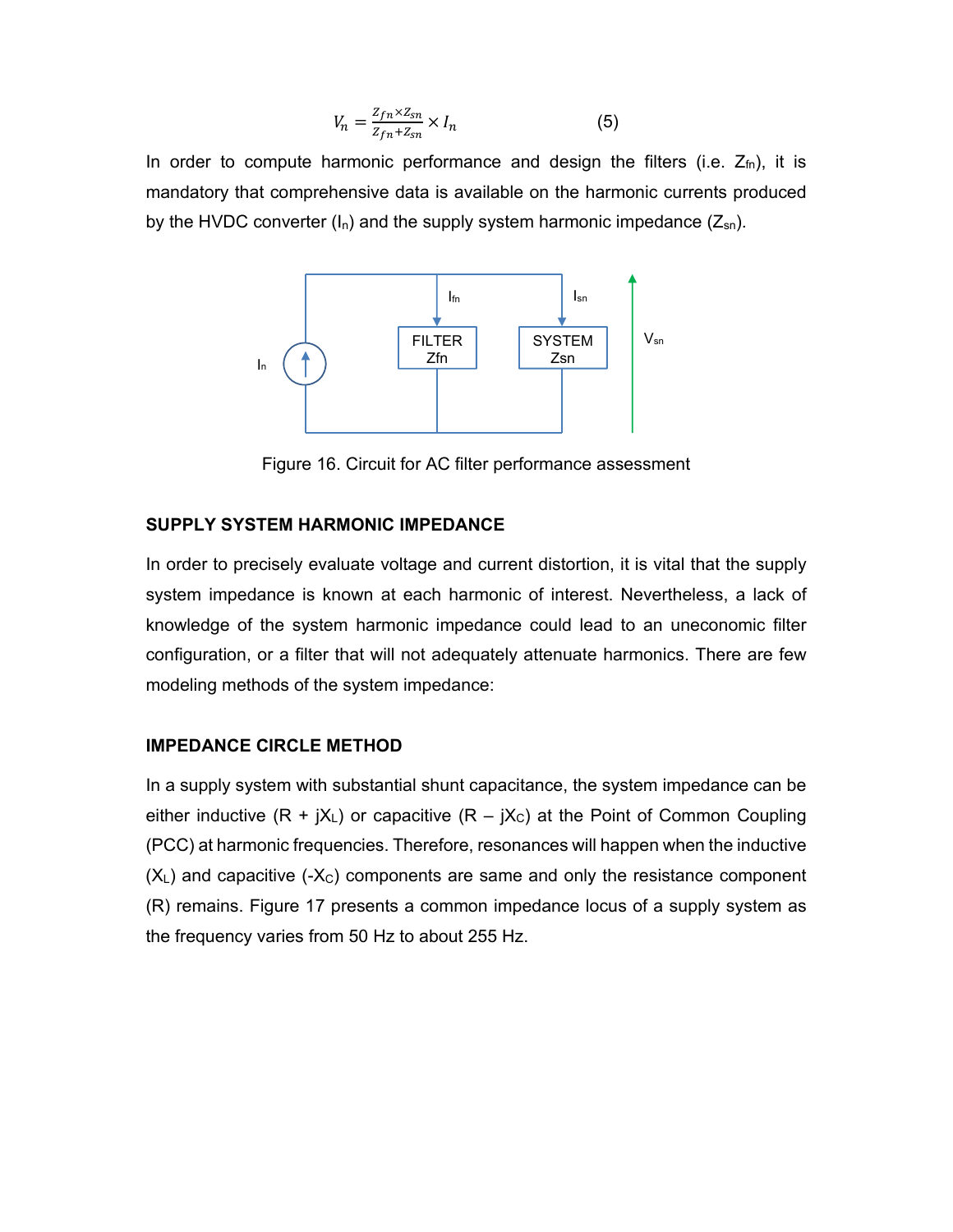

Figure 17. Common supply network impedance diagram

In this case, the system seems inductive at 100 Hz, but capacitive at 150 Hz with a resonance around 140 Hz. Additional resonances happen below 245 Hz and above 250 Hz. The system impedance can quickly vary for small frequency changes. The above locus applies to only one system arrangement, with different generation, load or line outage conditions, further impedance loci would happen. In order to make sure that the system harmonic impedance  $(Z_{sn})$  used in filter design computations is applicable to all present and future system arrangements, a circle is typically drawn which encloses all of the computed loci. An example of such a circle is presented in Figure 18. When conducting filter design studies, the system impedance is taken to be any value within the circle which ends in the highest harmonic distortion (i.e.  $V_{\text{sn}}$  or  $I_{\rm sn}$ ). Computer maximization procedures are applied to search for the impedance area at each harmonic. In order to reflect the system impedance reality, limitations to the search area are typically specified. Limit lines of angles  $\Phi_1$ ,  $\Phi_2$  (commonly 75° - 85°) are applied, and minimum values of R may be defined. This process is safe as it inherently caters to system changes and future needs. Nevertheless, it is also pessimistic as each harmonic, especially at low orders, which will only change within a limited range, and not within a large circle. The application of this approach may end in an over-designed and expensive filter.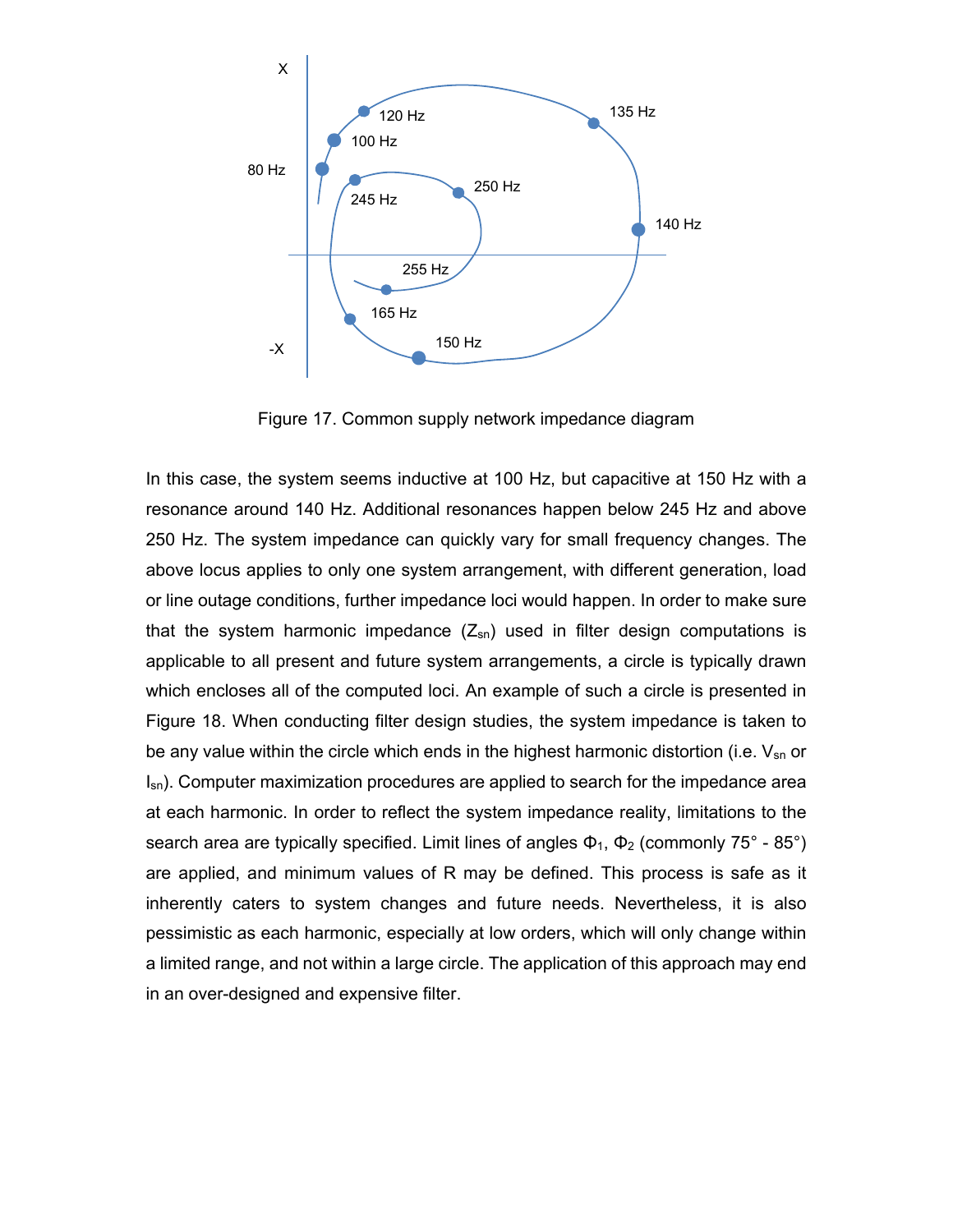

Figure 18. AC network impedance

## **POLYGON METHOD**

At each harmonic, the system will have an impedance discrete value corresponding to various arrangements. Hence, at each harmonic the system impedance can be determined by a polygon which covers all of the computed discrete harmonics. Such a polygon is presented in Figure 19. The computer maximization process searches each defined polygon at each harmonic to compute the highest harmonic distortion ( $V_{sn}$  or  $I_{sn}$ ). This method provides a realistic evaluation of the system impedances, and avoids any problems of filter overdesign.



Figure 19. Impedance polygon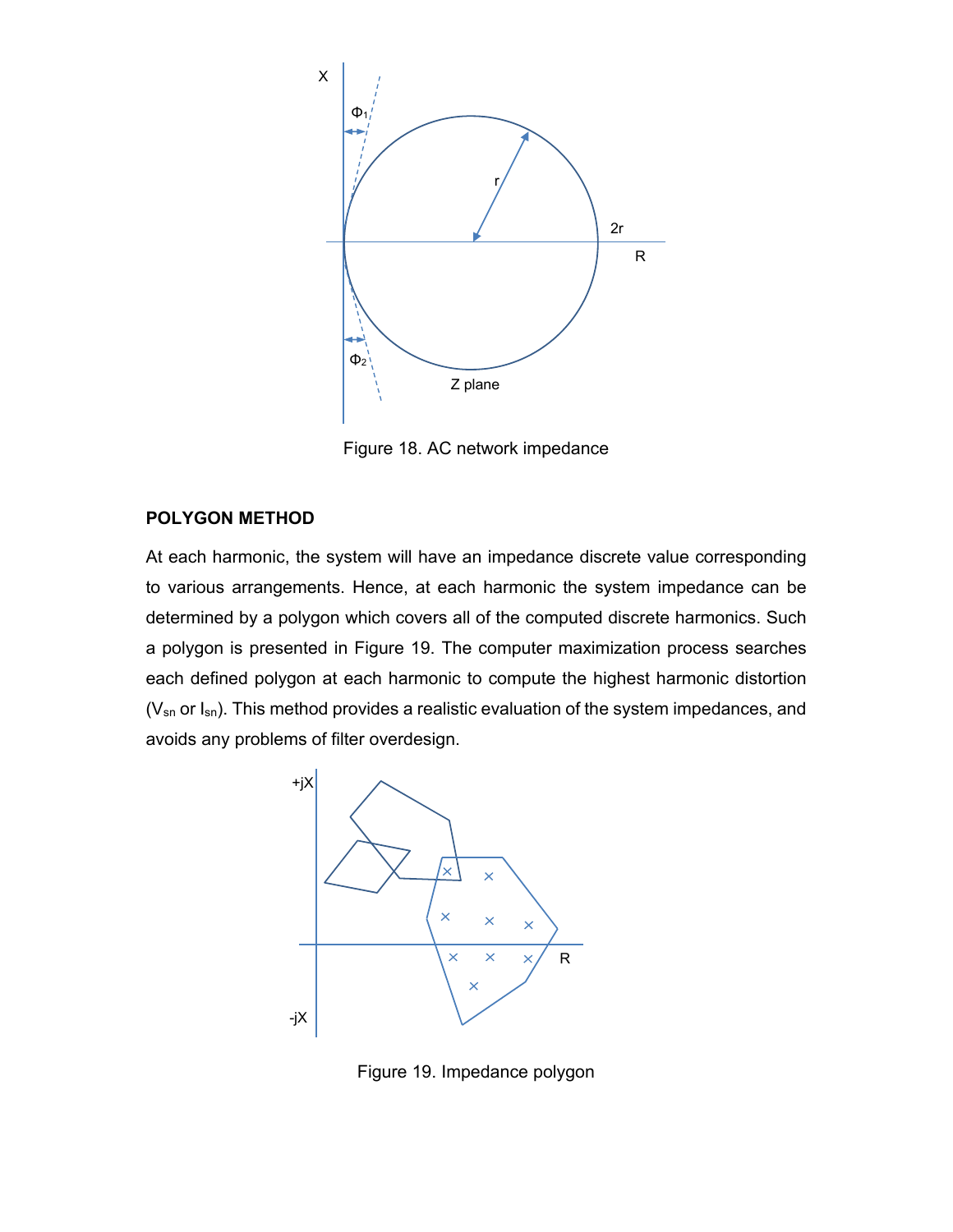## **DC HARMONIC PERFORMANCE AND RATING COMPUTATIONS**

The DC side harmonic performance of a HVDC configuration is somehow easier to compute than that of the AC side. Comparison of Figure 16 to Figure 20 indicates that the basic circuit assessment is similar. Nevertheless, unlike the AC system, which can exist in many different states (that is, different arrangements of transmission lines, loads, generation, etc.) the DC system is a determined system with several possible variations in configuration.



Figure 20. Circuit assessment for DC filter performance

Figure 21 presents a sample frequency versus impedance plot for an overhead transmission line. The normal performance evaluation method of an overhead DC transmission line is based on induced current, that is, the current that would run in a conductor parallel to the DC line.



Figure 21. Common HVDC line impedance characteristic

The higher the ground impedance, the greater the induced currents in a parallel line, as this parallel line will present a viable current return path. Conversely, in locations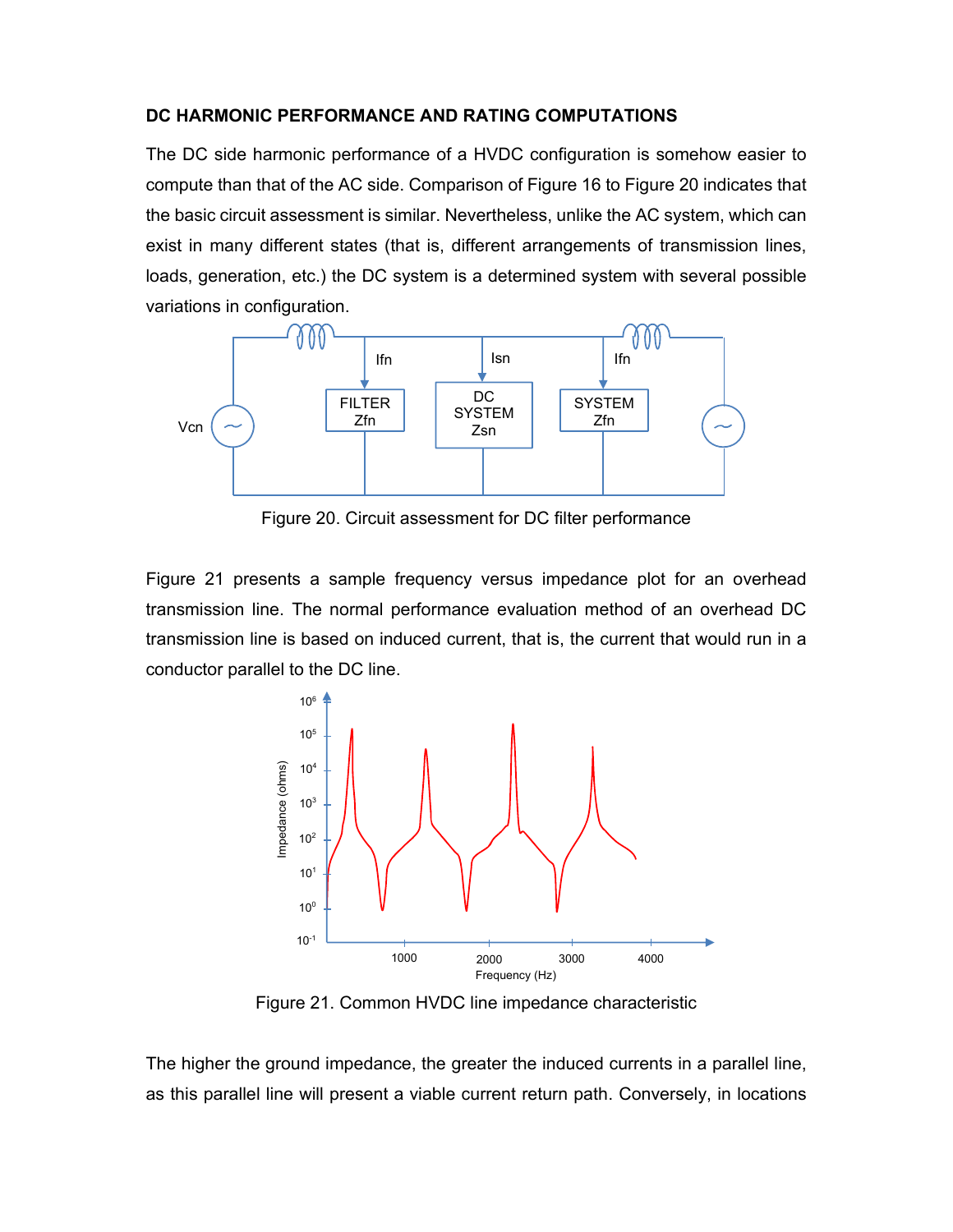where the ground impedance is low, the current induced in a parallel line will be insignificant. Hence, the arrangement and rating of the DC side filter is influenced by the ground conditions related with the DC line. When working in balanced bipolar mode, the harmonic currents will run through the DC lines in such a way that at any point along the line, the instantaneous harmonic currents in one pole's DC conductor will be same and opposite to that in the other. Hence, the currents induced in a parallel conductor will be decreased. Therefore, the worst-case DC harmonic operation and the case which defines the DC filter rating, is monopole operation.

Crucial consideration in the DC filter design, as opposed to an AC filter, is the main capacitor bank as, on the DC side, this will be subject to the used DC voltage. Therefore, the sharing of the DC voltage as well as the AC voltage must be controlled. This means that the resistive voltage distribution has to be controlled in DC capacitors (Figure 22). For this reason it is typical for DC filter capacitor banks to be made as one single tall bank as opposed to any form of split bank where the split banks would have post insulators between the capacitor racks and disturb the voltage distribution due to leakage currents across them.



Figure 22. DC filter capacitor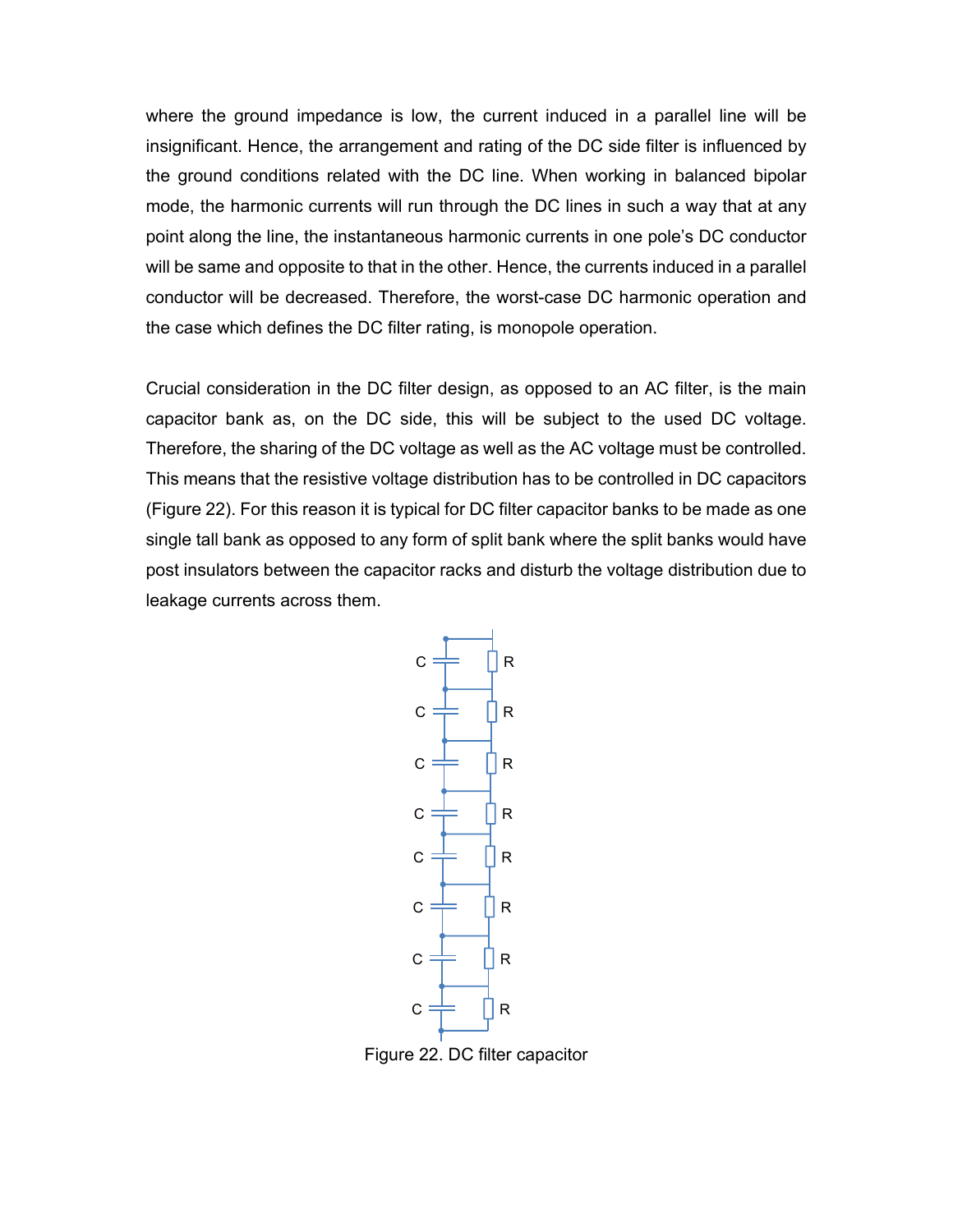# **CONTROL FACILITIES GIVEN BY HVDC CONFIGURATIONS**

The fundamental control parameter of a HVDC converter is the DC current which flows between the rectifier and inverter assuming that the DC voltage is kept at a constant value (which is commonly true for DC power transmission configurations but not always correct for back-to back arrangements). Nevertheless, the HVDC controller can adjust the DC current flow in response to other parameters that are set by operator providing an extremely flexible and quick part of a power system's transmission infrastructure. Common control options provided or available as an extra feature are presented below.

# **POWER CONTROL**

The power transmitted between the sending and receiving end of the HVDC link is controlled to meet an operator-set value at the point in the circuit where the DC power is defined, known as the compounding point. Commonly the compounding point is at the rectifier DC terminal but it can also be at the inverter DC terminal, the mid-point of the DC transmission conductors, the inverter AC terminal or the rectifier AC terminal. If the power requirement is varied then the power order will ramp to the new power transfer level at a rate of change (known as the "ramp rate") pre-determined by the operator. Commonly, the maximum power limit is determined by an overload controller which is continuously computing the thermal capacity of the converter station devices.



Figure 23. HVDC configuration power control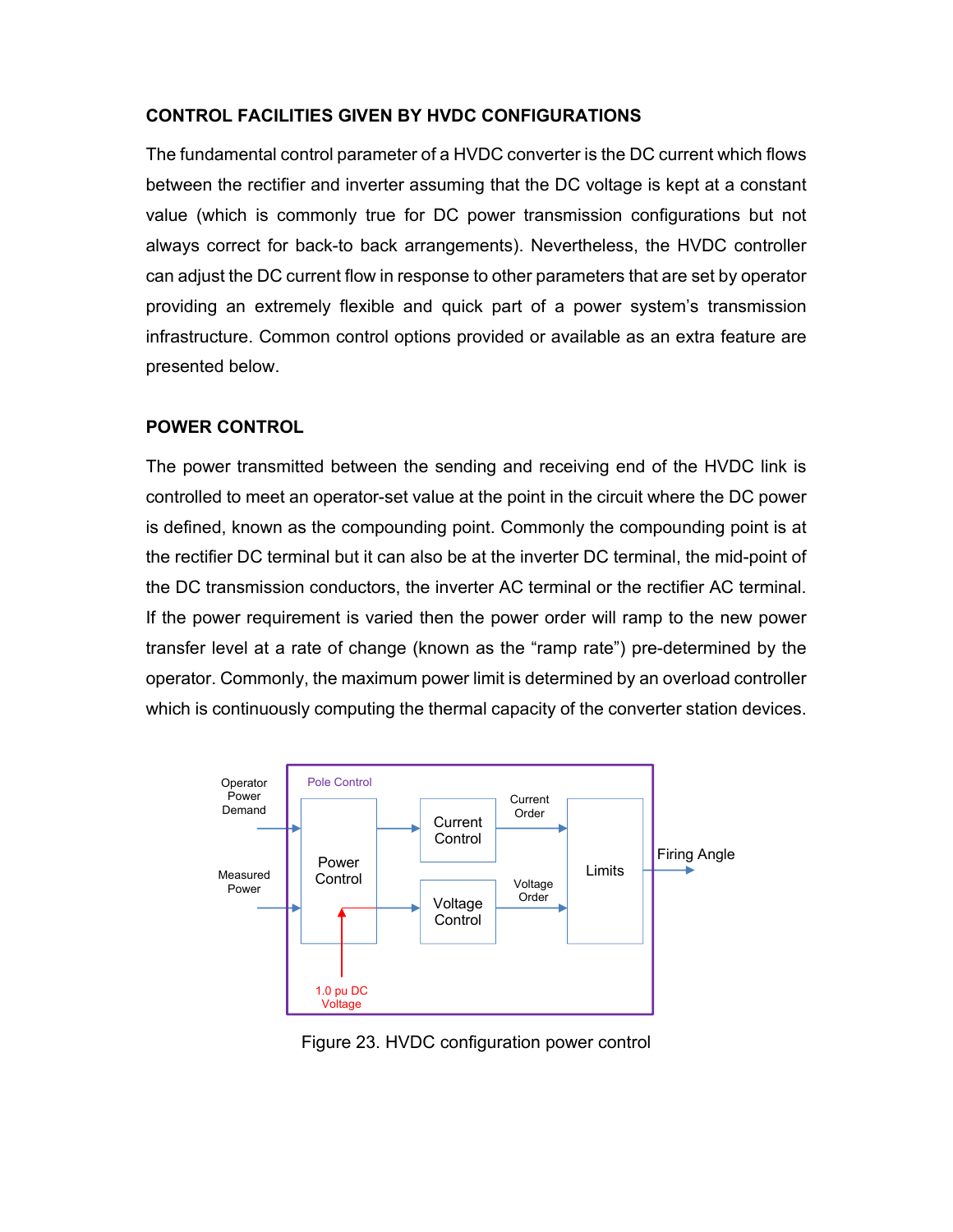#### **HVDC CONFIGURATION FREQUENCY CONTROL**

A HVDC configuration can control the AC system frequency by automatically correcting the power being delivered into that AC system in order to balance the load with the supply. The quick HVDC power control decreases the under-frequency or over-frequency which can result from a varying load in a small power system such as an island load. Frequency control can also be used as limits to the power control function. For instance, the sending end can be arranged so that it will continue to provide power via the HVDC link to the receiving end as so long as the sending end AC system frequency is above some predetermined value. In this way the sending end can be protected from a serious system disturbance as a consequence of a disturbance in the receiving end AC system. The controllability of a HVDC configuration is crucial and is sometimes referred to as providing a "firewall". With a power system consisting of "islands" of AC interconnected with DC, this HVDC "firewall" property will reduce the risk of cascading black-outs across multiple interconnected AC systems. Other frequency limits can be set, for example the receiving end AC system could have an upper frequency limit to automatically stop additional increases in the power being delivered by the HVDC configuration. Equally, the receiving AC system can have a lower frequency limit which, if reached, automatically increases the power being delivered into the receiving AC system. However, this can typically be overridden by the sending end minimum frequency limit described above, that is, the sending end system will help out the receiving end AC system as much as possible without risking a cascade failure.



Figure 24. HVDC configuration frequency control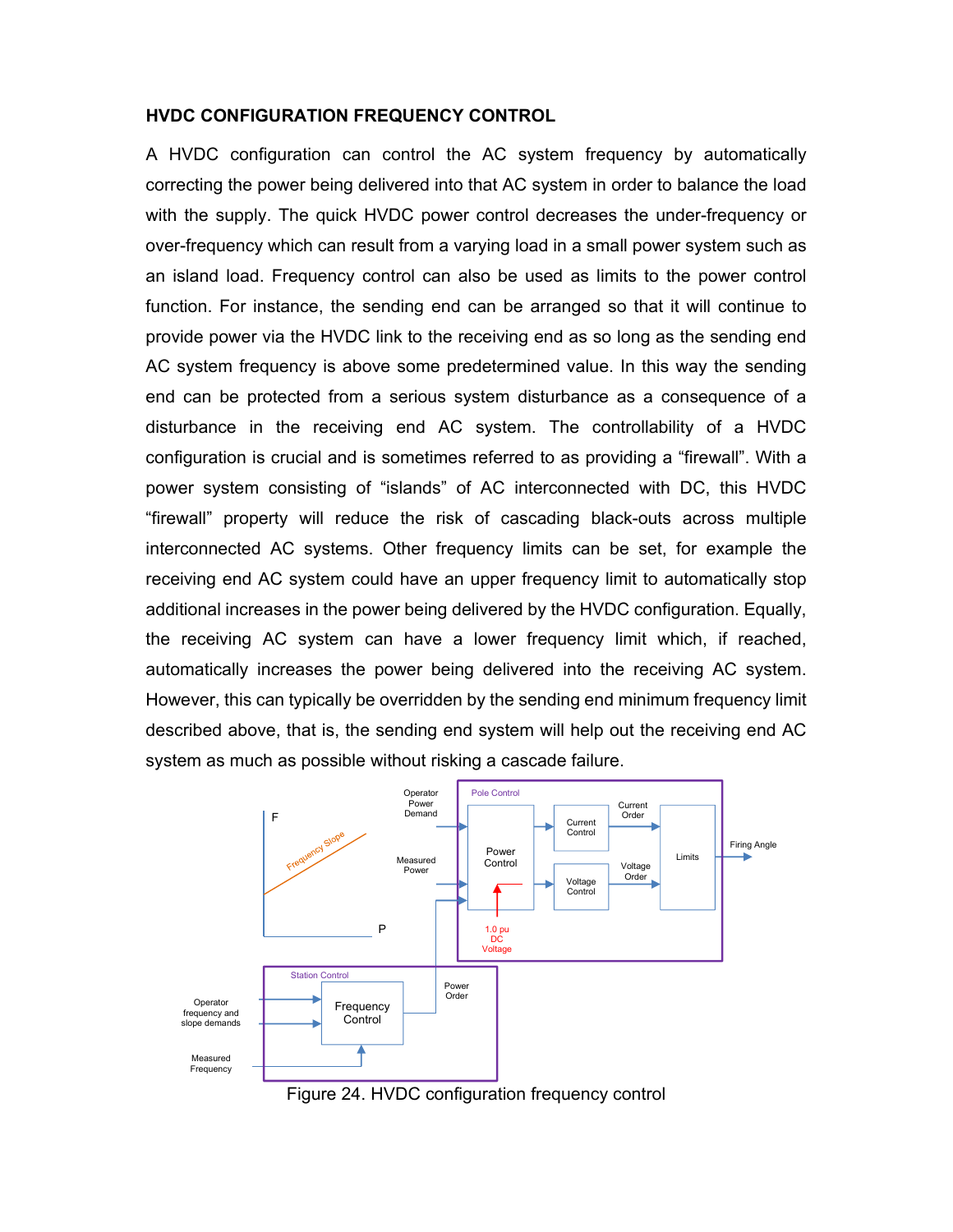# **HVDC CONFIGURATION POWER MODULATION CONTROL**

The power being transmitted through a HVDC link can be automatically modulated to give damping to low-frequency power oscillations within either, or both, interconnected AC systems. This is decided by system studies during the project design phase.



Figure 25. Typical HVDC configuration power modulation control

# **RUNBACK/POWER DEMAND OVERRIDE (PDO)**

In response to certain situations, such as outage of an AC line, outage of an AC generator or outage of a big load, the HVDC interconnection can be made to respond in a pre-defined sequence. For example, if the line outage may end in instability within the AC system, the HVDC interconnection can be set to decrease the power transfer at a pre-defined ramp rate to a safe value as suggested by contract studies. In the same way, the generator outage can be pre-programmed to automatically increase the power transfer through the HVDC interconnection.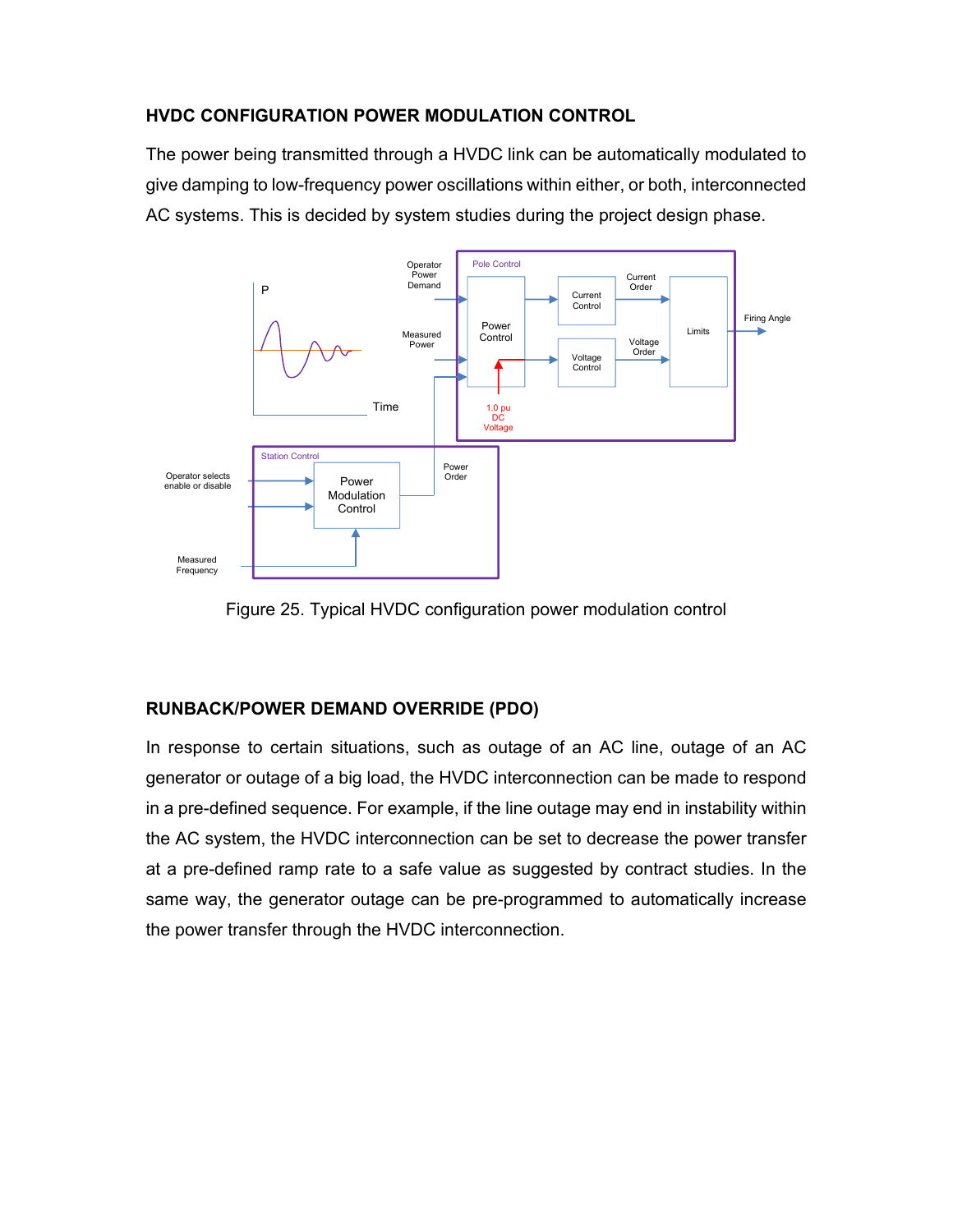

Figure 26. Runback/power demand override (PDO)

# **DC PROTECTION**

A detailed description of the protections applied to HVDC station is beyond this course. Nevertheless, it is worth pointing that within a HVDC converter station the protection types used fall into two groups:

- Conventional (AC) substation protection
- DC protection

AC connected devices such as converter transformers and AC harmonic filter elements, along with feeders and busbars, are protected using typical AC protection relays. The converter, along with the DC circuit, is protected using hardware and software that is specifically designed. Common DC protections include:

- $AC > DC$
- DC Differential
- AC Overcurrent
- $-$  DC  $> AC$
- DC Overcurrent
- AC Overvoltage
- AC Undervoltage
- Asymmetry
- Abnormal firing angle
- DC Undervoltage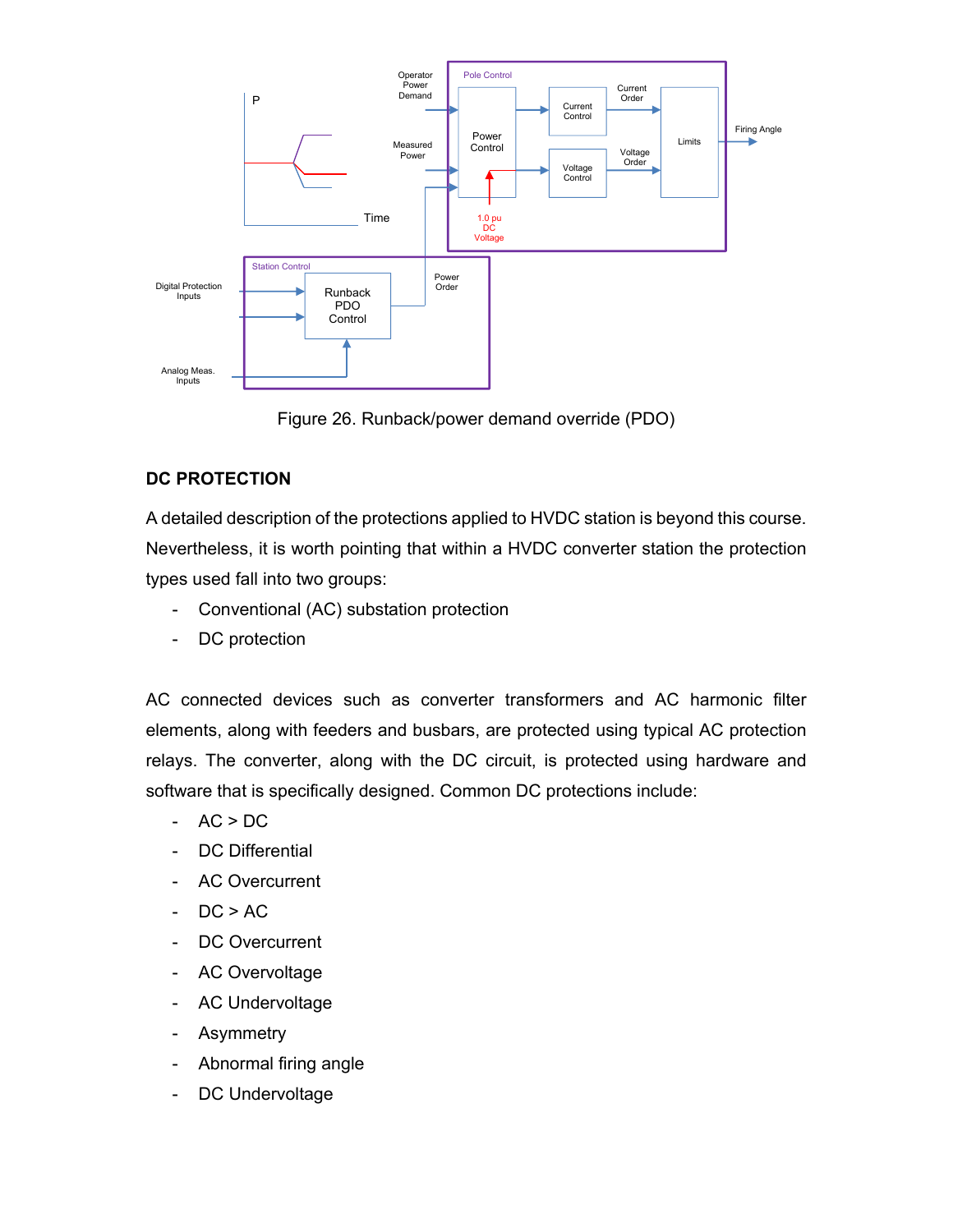- Low DC current

#### **HVDC THYRISTOR VALVES**

The term "valve" originates from the HVDC early days, when mercury-arc valves were used for this function. Mercury-arc valves worked in a completely different way (being basically vacuum tubes, therefore the name "valve") but fundamentally completed the same job as a modern thyristor valve. When thyristors were brought in, the name "valve" was kept. The thyristor valve is the fundamental element of the modern HVDC converter. The real thyristor valve contains many series-connected thyristors in order to give the necessary blocking voltage capability. Thyristors used for HVDC valves are amongst the largest semiconductors of any type. These elements are expensive and there may be many thousand such components in a HVDC station. Also, they are rather delicate and need many additional elements to control and protect them. Even though it is the most evident component of a thyristor valve, the thyristors account for a surprisingly low percentage of the overall valve cost.

Modern thyristor valves are rather typical. The majority of the design work is completed during the product development phase. Therefore, applying the valves to a particular project is a relatively straightforward process. At its simplest, the work needed for a particular project may just involve adjusting the number of series-connected thyristors according to the voltage rating demands imposed by the overall system design. HVDC valves are almost never used as separate units. Almost always, few valves are combined together into a "Multiple Valve Unit", or MVU. The MVU may either be directly installed on the floor or suspended from the ceiling. For insulation economy, the valve design is usually arranged so that the lower-voltage valves (typically those related with the delta connected six-pulse bridge) are used as part of the insulation on which the higher-voltage valves (typically those related with the star-connected bridge) are installed. Therefore, the low voltage end is the end at which the valve is attached to the floor or ceiling. The valves are commonly piled vertically into "quadrivalve" structures. Three quadrivalves are needed at each end of each pole.

Figure 27 presents a typical suspended MVU. Special attention has been paid to possible fire initiation processes within the modern thyristor valve. All elements are sufficiently rated, both thermally (to minimize the risk of overheating) and electrically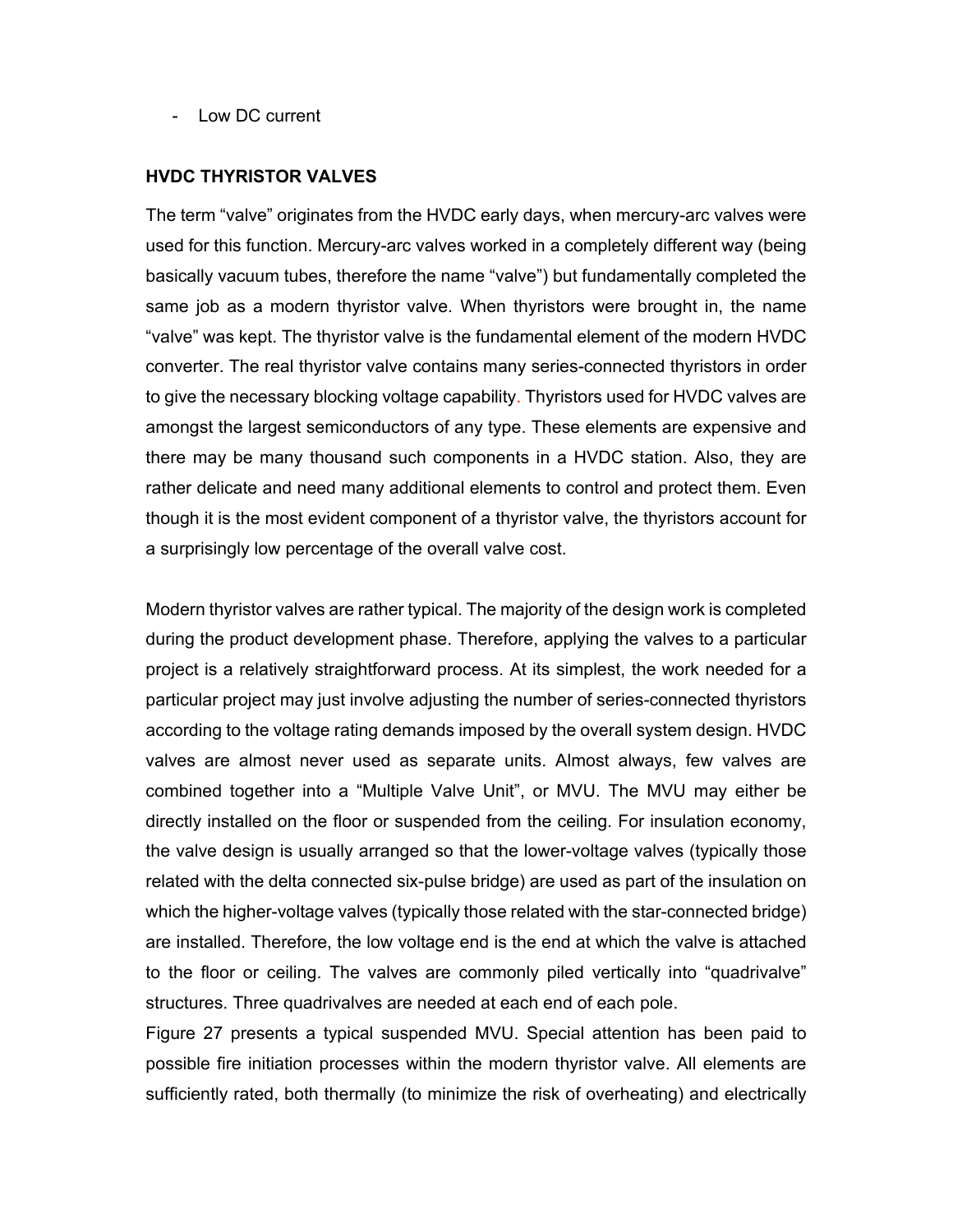(all other elements in parallel with the thyristor are defined with voltage ratings in excess of those of the best thyristor which could be encountered). The damping capacitors are of oil-free construction. Therefore, the potential spread of a fire throughout the valve can be almost dismissed by the applied materials and components.



Figure 27. Common suspended MVU for HVDC

# **THYRISTOR VALVE COOLING CIRCUIT**

In order to effectively extract the losses from the thyristors and other elements, and accomplish adequately low temperature increase in these elements, it is vital to provide some form of forced cooling circuit. Modern thyristor valves use liquid cooling by pure deionized water. It is safe with high voltage equipment as long as the water is ultra-pure, with no ionic contaminants. Deionizing devices ensure that the conductivity of the water is at a very low value. Water cooling is always provided for the thyristors and damping resistors, and typically also for the di/dt reactor and DC grading resistor. The water coolant is transferred in parallel to every thyristor level in the valve via insulating plastic pipes, and the waste heat is rejected to outdoor-mounted coolers.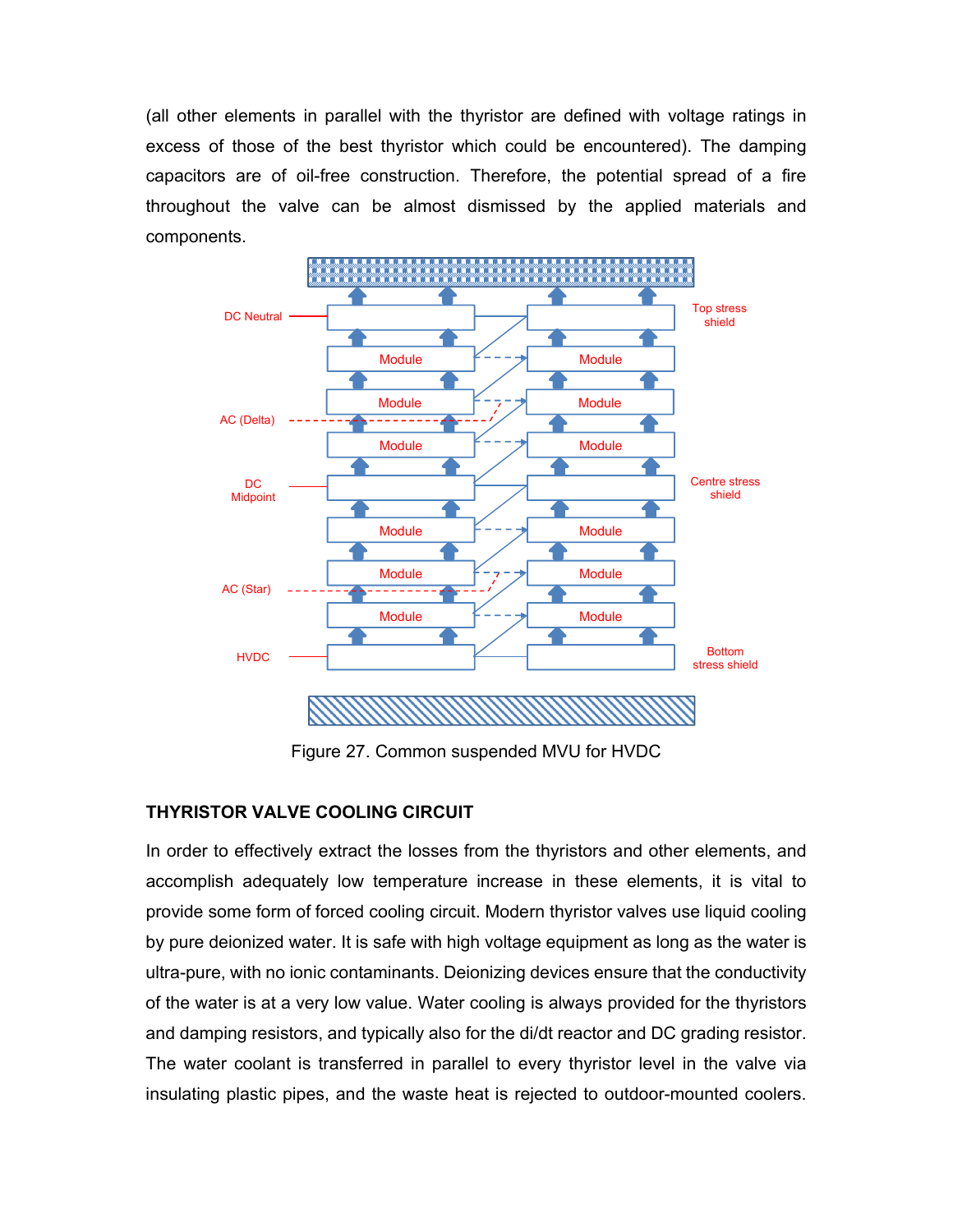The water cooling circuit design is vital engineering task in order to ensure that the system has proper flow rates in all important areas and avoids excessively high flow rates that could cause erosion, or low flow rates that lead to accumulation of gas pockets. Although the water conductivity in a HVDC valve is typically extremely low, it is never zero, and therefore, its potential for causing undesired electrochemical effects has been recognized. Ultrapure deionized water can have a very low conductivity, less than 0.1 μS/cm. Nevertheless, no matter how advanced the deionization devices, it is not feasible to decrease the conductivity completely to zero, because water always dissociates into H+ and OH- ions, to level controlled mainly by temperature. As a consequence, any water pipe crossing two points at different electrical potentials will inevitably transfer a small leakage current. When the used voltage is only AC, the consequences of this are not especially serious, but when the used voltage has a DC component, certain electrochemical reactions inevitably happen at the anode and cathode electrodes. Aluminum, which is commonly used as a heat sink material because of its great thermal conductivity, is very vulnerable to corrosion in the case that leakage currents flowing in the water are allowed to impinge directly on the aluminum. In order to stop damage to the aluminum, it is necessary to make sure that the leakage currents flowing in the water do not flow directly from water to aluminum but instead pass via inert electrode material. In this way the vulnerable aluminum is protected from damage. This process is presented in Figure 28.



Figure 28. The protective electrode system applied in water cooled HVDC valves

## **HVDC CONVERTER TRANSFORMERS AND THEIR ARRANGEMENTS**

The converter transformer works as the HVDC converter and the AC system interface and gives few functions including: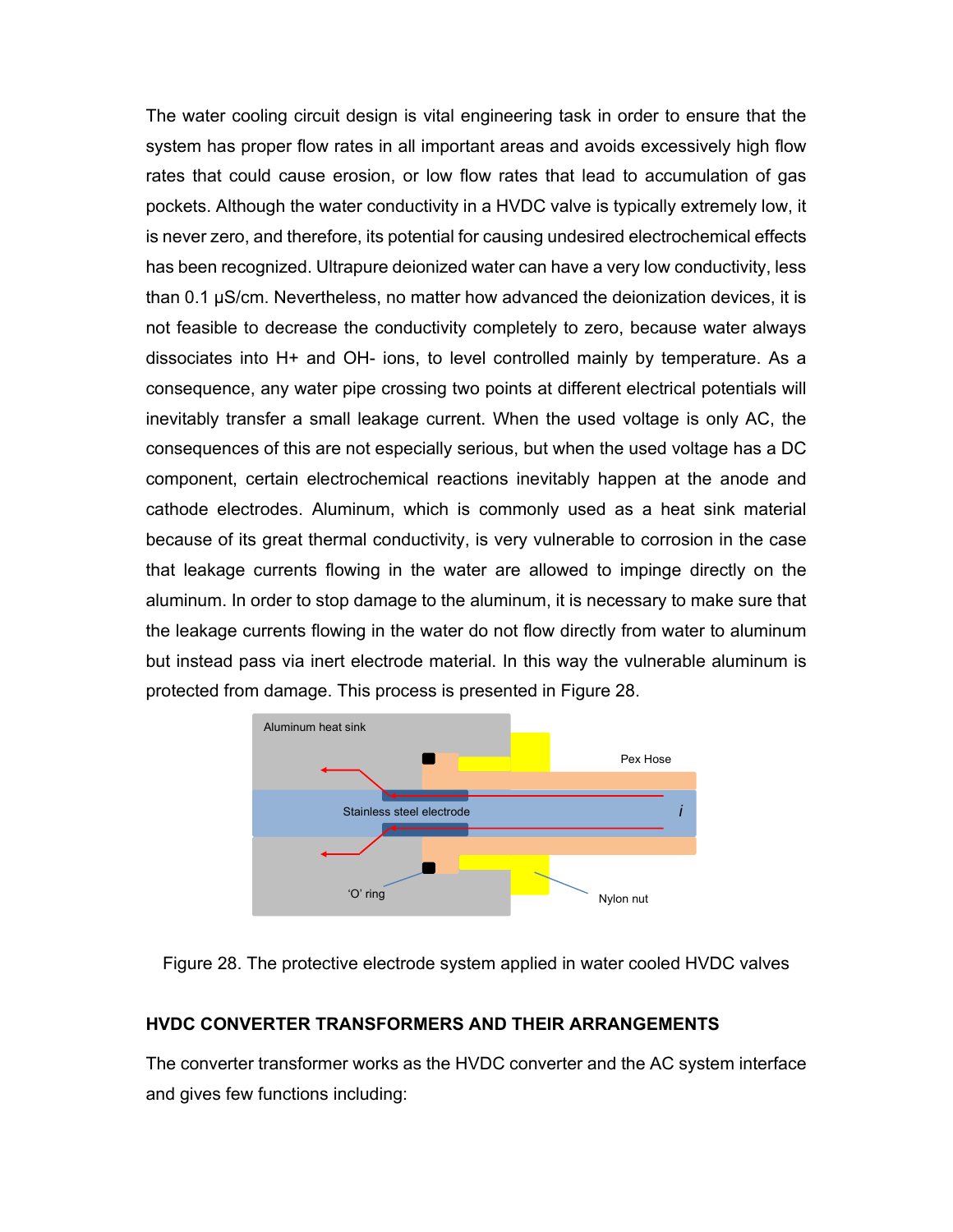- Providing the precise voltage to the converters
- Providing galvanic isolation between the AC and DC systems
- Providing fault-limiting impedance
- Limiting effects of steady state AC voltage change on converter operating conditions (tap changer)
- Providing the 30° phase shift needed for twelve-pulse service via star and delta windings

AC transformer insulation is made to withstand AC voltage stresses. These voltage stresses are defined by the shape and insulation material permittivity that is used within the transformer. It is typically concentrated in the insulating oil. Nevertheless, converter transformers are exposed to AC voltage stress and DC voltage stress. DC voltage stress distribution is mainly determined by the resistivity of the insulating materials and therefore more stress is concentrated in the winding insulation than in the insulating oil. This resistivity changes due to few factors including the material temperature and the length of time the voltage stress is applied. This is why the internationally applied testing demands ask that the DC voltage stress be used for a period of time in order to ensure that a steady-state voltage stress distribution is accomplished. The converter transformer is the biggest plant item to be transferred to site for an HVDC project. Therefore, transport restrictions such as weight or height, if the transformer has to go over or under a bridge for example, can have a major impact on the selected converter transformer configuration. Figure 29 presents the typically recognized transformer arrangements in HVDC configurations.

Lowest cost can typically be accomplished by minimizing the number of components the converter transformer is broken down into. Therefore, the lowest cost is commonly a 3-phase, 3-winding transformer. Nevertheless, due to shipping limits, such a transformer may not be practical so another arrangement should be taken into account. Where a spare converter transformer is deemed necessary, based on an availability analysis of the arrangement, then it is more cost-effective to use a 1-phase, 3-winding transformer configuration, as one spare unit can replace any of the inservice units, whilst 2-winding arrangements need two spare units to be provided.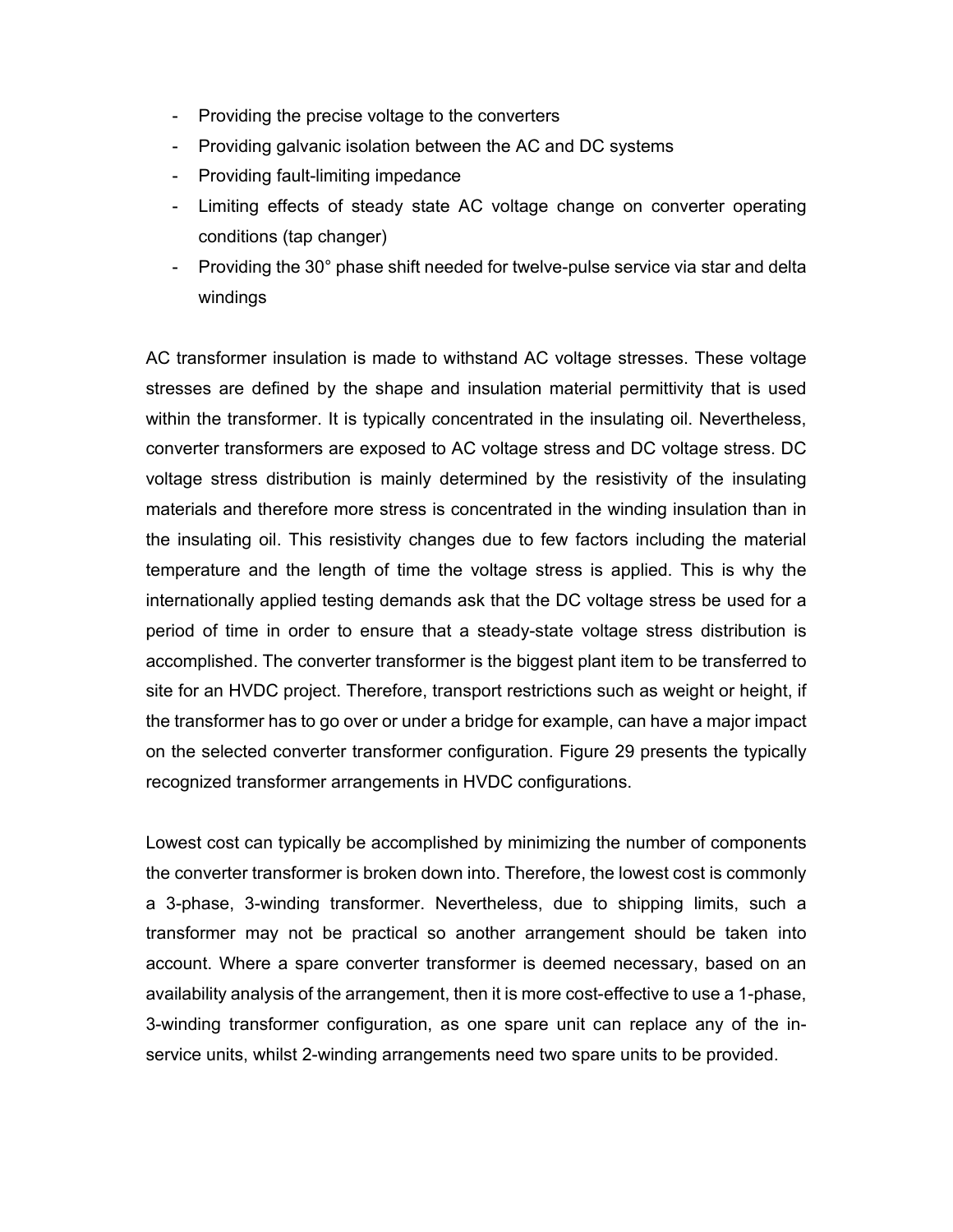

Figure 29. Common converter transformer configurations

Significant consideration in the converter transformer design is the selection of the leakage reactance as this will establish the major part of the converter's commutating reactance. The leakage reactance must mainly ensure that the maximum fault current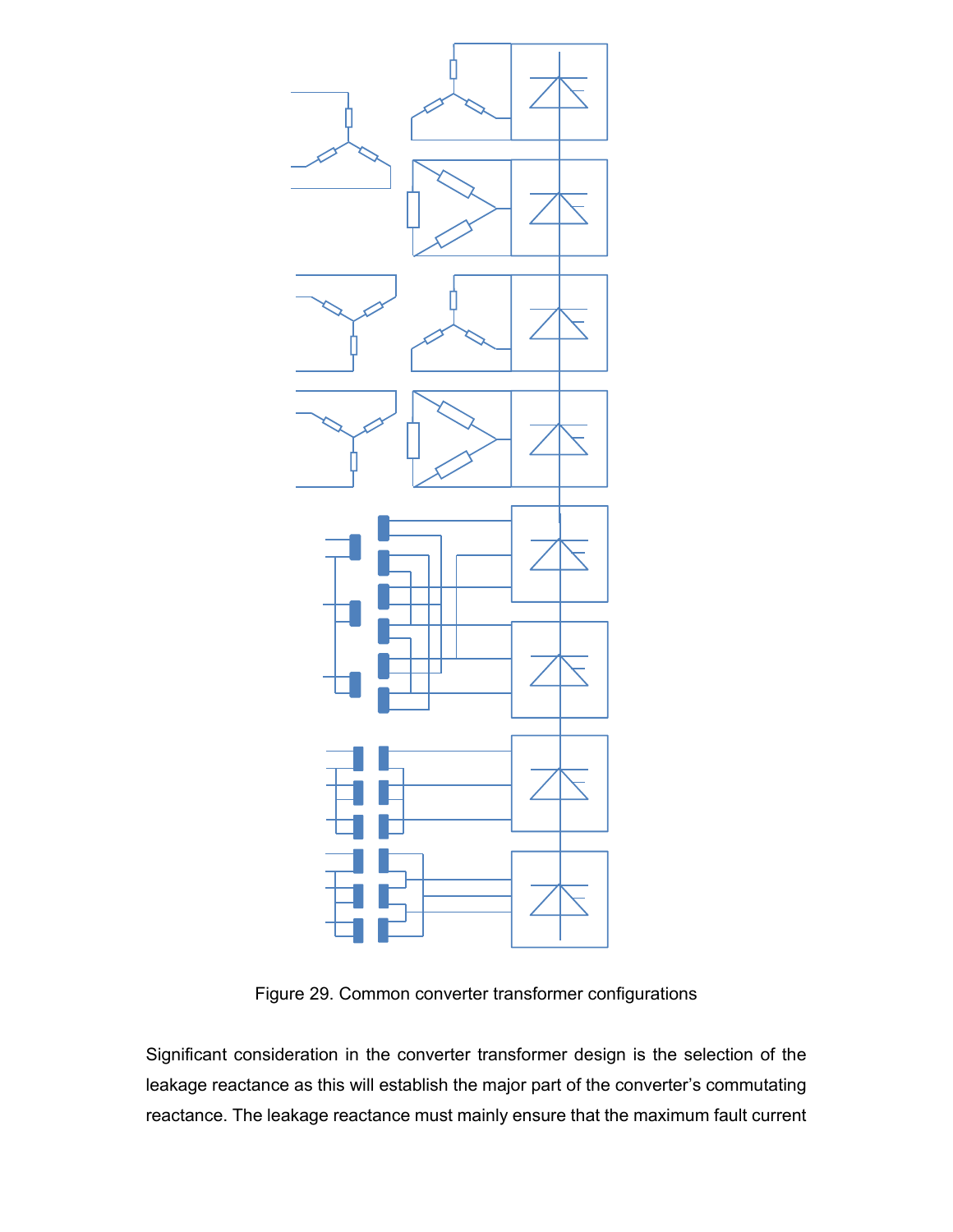that the thyristor valve can withstand is not surpassed. Nevertheless, beyond this limit, the choice of leakage reactance must be a balance of conflicting design issues, the most significant of which can be summarized as follows:

Lower impedance provides:

- Higher fault current
- Lower regulation drop
- Lower weight
- Taller core

Higher impedance provides:

- Lower fault current
- Higher regulation drop
- Higher weight
- Shorter core

Commonly the optimum leakage reactance will be in the range 0.12 pu to 0.22 pu.

## **HVDC CONVERTER RELIABILITY AND AVAILABILITY**

Reliability and availability evaluation is the accepted way of assessing the HVDC converter scheme performance. CIGRE gathers reliability and availability of existing HVDC configurations from around the world and publishes a bi-annual report showing what performance is accomplished for those arrangements that give data for the report.

## **Reliability**

Reliability is a measure of the HVDC link capability to transfer power above some minimum set value at any point in time under normal working conditions. Reliability is typically presented as the number of times in one year the configuration is incapable of transferring power above a minimum set value. This inability to transfer above a defined power level is termed Forced Outage Rate (F.O.R.).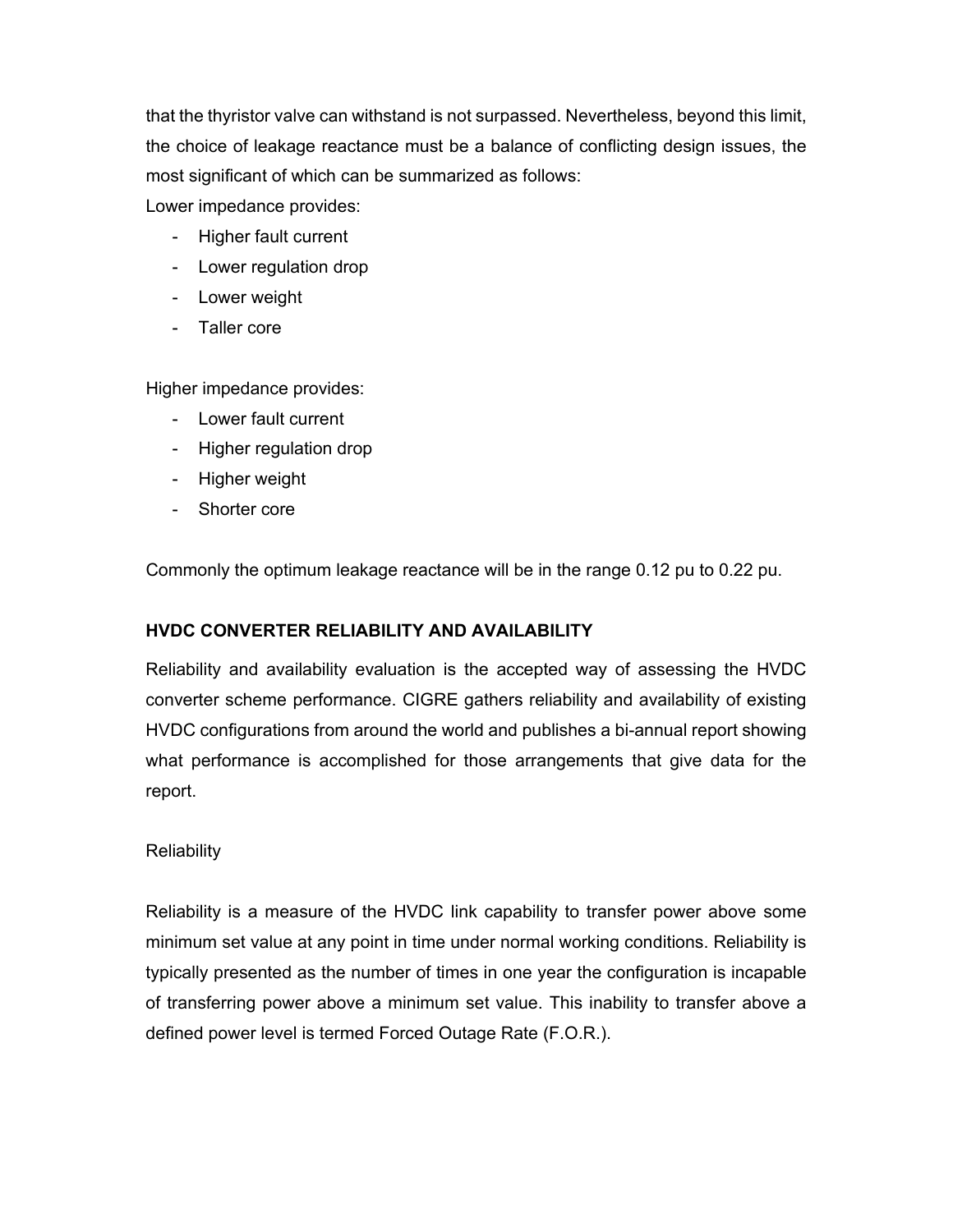#### Availability

"Availability" is not commercially important. For instance, if the configuration is unavailable during times of zero loading, the unavailability of the configuration will have no impact. Therefore, for HVDC configurations, the term is used to represent "energy availability". Energy availability is the HVDC configuration ability to transfer, power up to the rated power. Therefore, a converter configuration which can transfer 1.0 pu power for 100% of the time would have an energy availability of 100%. Any HVDC configuration outage, for example, the outage of one pole in a bipole, will affect the energy availability, decreasing the figure to less than 100%.

## **CONVERTER STATION POWER LOSSES**

Significant commercial consideration of any power interconnection is the electrical losses within the connection, that is, the power amount lost in the process of transferring the power from one location to another. Power losses within a line commutated converter arrangement are cautiously considered during the design phase in order to make sure that the relationship between capital equipment cost and the effective cost of losses can be optimized. In computing the losses effective cost, the purchaser must consider the duration of the financial plan for the HVDC link, the expected cost of electricity during this period and the anticipated interest rate during this period. By taking these figures, the net present value of the losses can be computed, that is, a figure which presents a cost to the owner of using the devices within the network. The loss assessment is typically assessed by multiplying a cost/kW figure by the HVDC supplier's produced losses. Figures of 4,000 USD/kW to 5,000 USD/kW are typical. Figure 30 presents the common split between equipment within a HVDC transmission configuration whilst Figure 31 presents the split between devices for a back-to-back HVDC configuration.